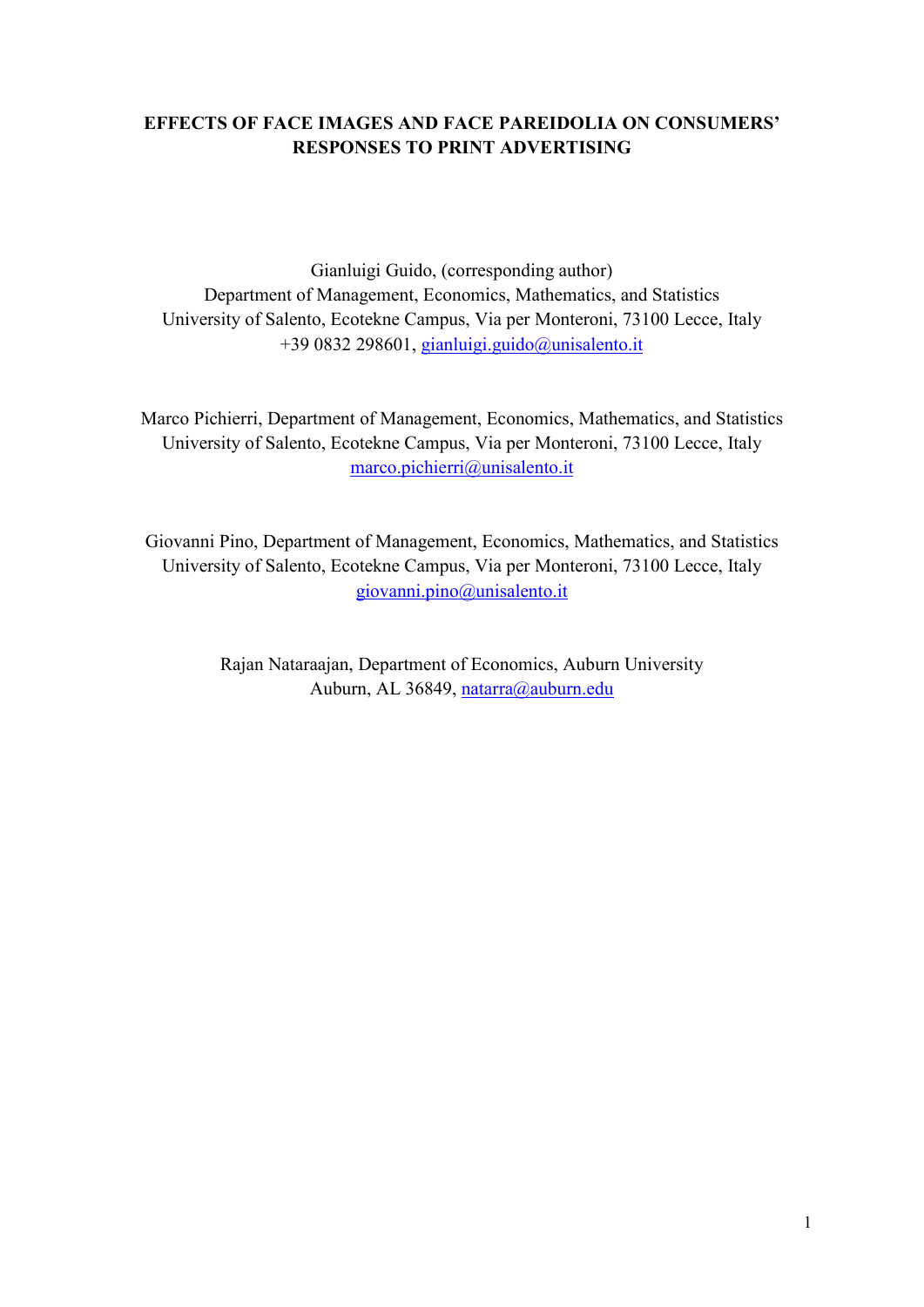# **EFFECTS OF FACE IMAGES AND FACE PAREIDOLIA ON CONSUMERS' RESPONSES TO PRINT ADVERTISING**

## **Abstract**

The present research investigates whether print advertisements featuring faces (i.e., "face ads") or face-like images (i.e., "pareidolian ads") are better able to capture consumer attention than ads that do not include such elements. In two studies, the research examined the effects of exposing consumers to print ads containing faces or pareidolian images for short time lapses (0.5, 1, and 3 seconds). The results show that both ad types capture viewers' attention and are more frequently recognized than advertisements that do not feature faces or face-like objects. Moreover, both face ads and pareidolian ads increase brand recognition and ad preference. The theoretical and operational implications are discussed.

*Keywords*: Faces, pareidolia, orienting response, attention, ad preference, ad recognition, brand recognition.

#### **Management Slant**

- Ads featuring human faces and "face-like" (i.e., pareidolian) images capture greater attention and preference than other ads in short time lapses.
- With increasing time exposure, the attention-grabbing capacity of face and pareidolian ads gradually decreases.
- Face and pareidolian ads lead to greater ad and brand recognition than other ads.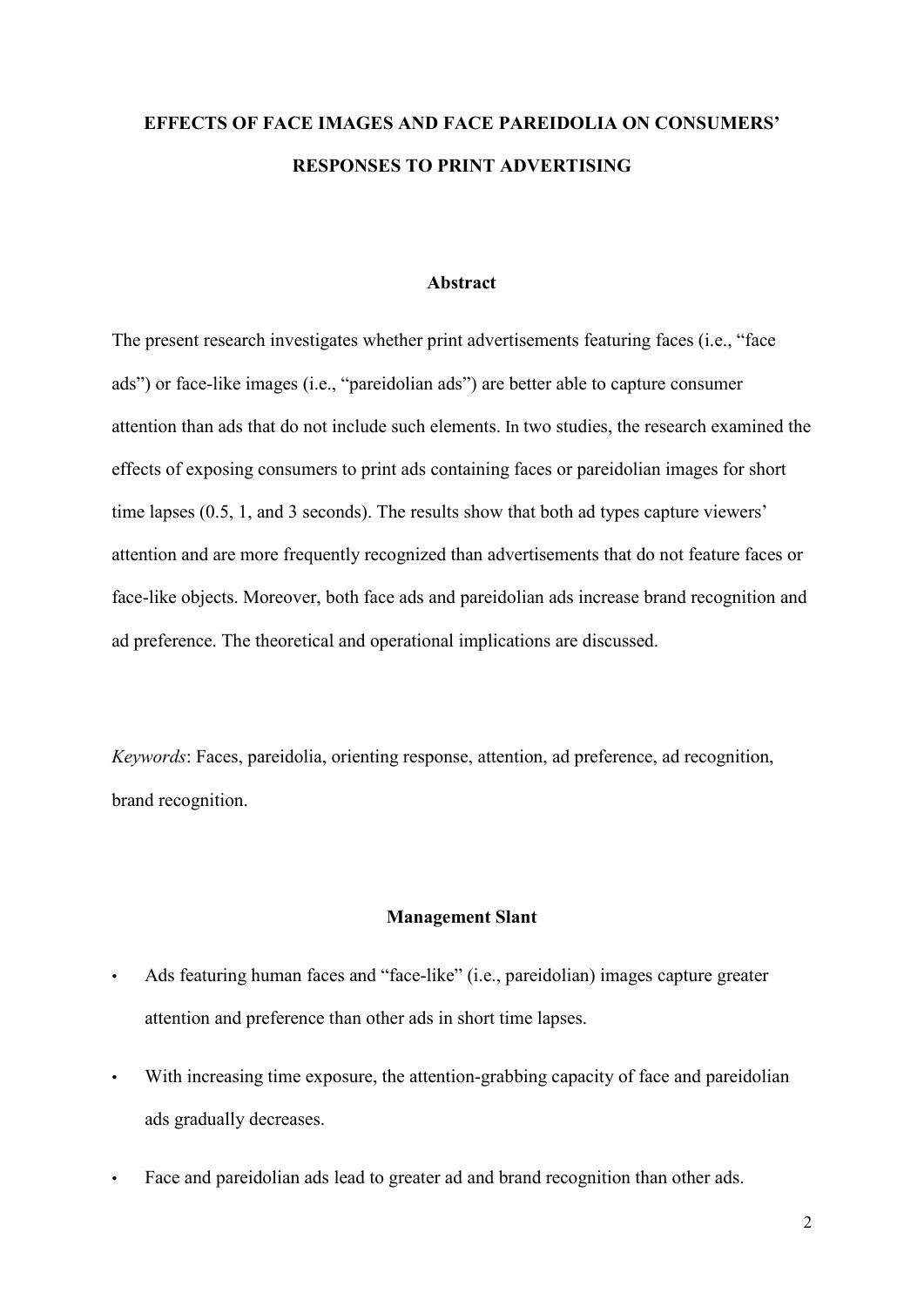## **INTRODUCTION**

Today's consumers cope with an overabundance of advertising stimuli. Every day, a regular consumer will see an average of 360 commercial messages across the five main media (TV, radio, Internet, newspapers, and magazines) (Johnson, 2014). In the U.S. alone, the TV airs an average of 38 ads every minute (Nielsen, 2014). This number significantly exceeds consumers' information processing capacities: Of the 360 ads that they are exposed to daily, consumers may only notice 42% of them and recall far fewer (Johnson, 2014). In an attempt to break through the clutter, advertisers try to use a wide variety of attention-grabbing devices (Guido, 2001)—from noticeable logos to high color contrast, or creative stimuli aimed at eliciting emotions (Ipsos, 2016; Millward Brown, 2009, 2017).

Nevertheless, consumers generally devote scant attention to ad messages. They normally look at print advertisements for less than two seconds (Hill, 2010) and at online advertisements for one-third of a second (Nielsen and Pernice, 2010). This means that, in an increasingly crowded arena, the competition for consumers' attention is played on smaller and smaller time frames. Consequently, advertisers need to know the mechanisms underlying consumers' attention and thereby increase the chances that messages will be processed.

Consumers manage the plethora of commercial information by paying selective attention to specific stimuli (e.g., Desimone and Duncan, 1995). In this respect, *faces* might play a pivotal role, as they serve as biologically and socially significant visual stimuli that convey primal information about social interaction (Ellis and Young, 1998). Faces are so highly relevant that they can automatically capture attention better than objects such as cars, houses, clothes, and foods (Ro, Russell, and Lavie, 2001; VanRullen, 2006). The human mind is so attentive to faces that people can sometimes see them in non-face images (Kato and Mugitani, 2015)—an illusory phenomenon known as *pareidolia*, from the Greek "para" (beside or beyond) and "eidolon" (form, or image). Both faces and face-like images may

3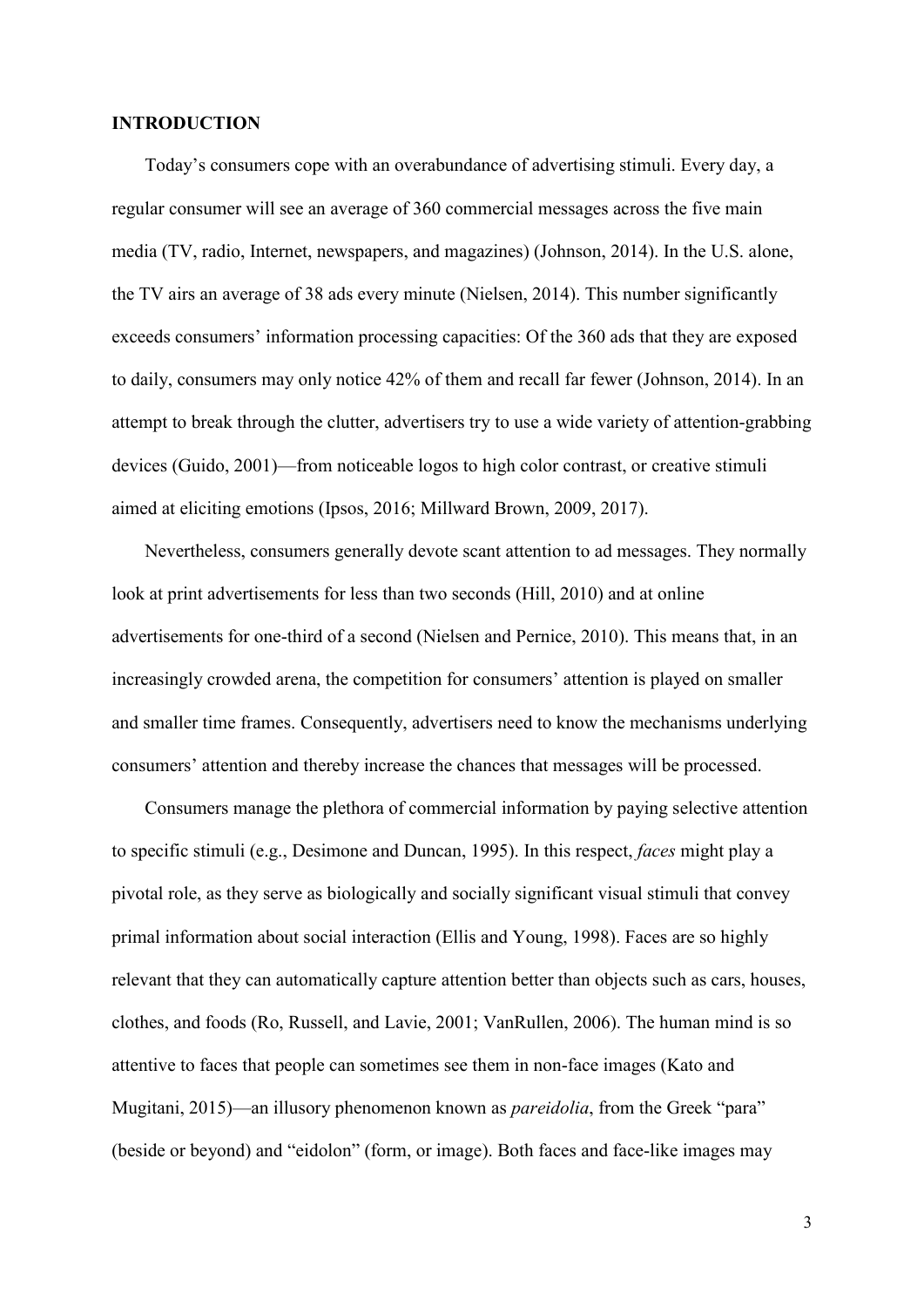automatically recruit people's attention through an *orienting response* mechanism (Tomalski, Csibra, and Johnson, 2009), that is an involuntary reflexive reaction to a sudden or meaningful stimulus (e.g., Greenwald and Leavitt, 1984).

Although advertising communications could benefit from utilizing faces, there have been no significant empirical assessments of whether advertisements featuring faces (i.e., *face ads*) and those featuring face-like images (i.e., *pareidolian ads*) have the potential to stand out in a cluttered advertising environment. To fill this gap, this research investigates whether these two ad types are better able to capture consumers' attention and impact their memory than advertisements that lack facial elements. More specifically, it investigates the effects that arise from consumers' orienting response to face and pareidolian ads within short time lapses. Ultimately, this study explores whether facial and pareidolian stimuli can increase consumers' attention and preference toward ads, as well as recognition of ads and brands in print advertisements.

## **ORIENTING RESPONSE**

When humans encounter stimuli that convey meaningful messages, they reflexively experience a boost in attention (Lang, Bradley, and Cuthbert, 1997). Such an involuntary reflexive reaction to a sudden or significant stimulus is known as the *orienting response* (cf. Greenwald and Leavitt, 1984; Sokolov, 1990) and corresponds to "focal attention being directed toward a stimulus" (Greenwald and Leavitt, 1984, p. 584). This built-in sensitivity results in a "reflexive response to an environmental stimulus, such that there is a transient orientation of the individual to the stimulus" (MacKay-Brandt, 2011, p. 1830). However, orienting response does not necessarily coincide with an overt behavioral reaction, as it "serves to potentiate information processing and to prepare or facilitate a rapid behavioral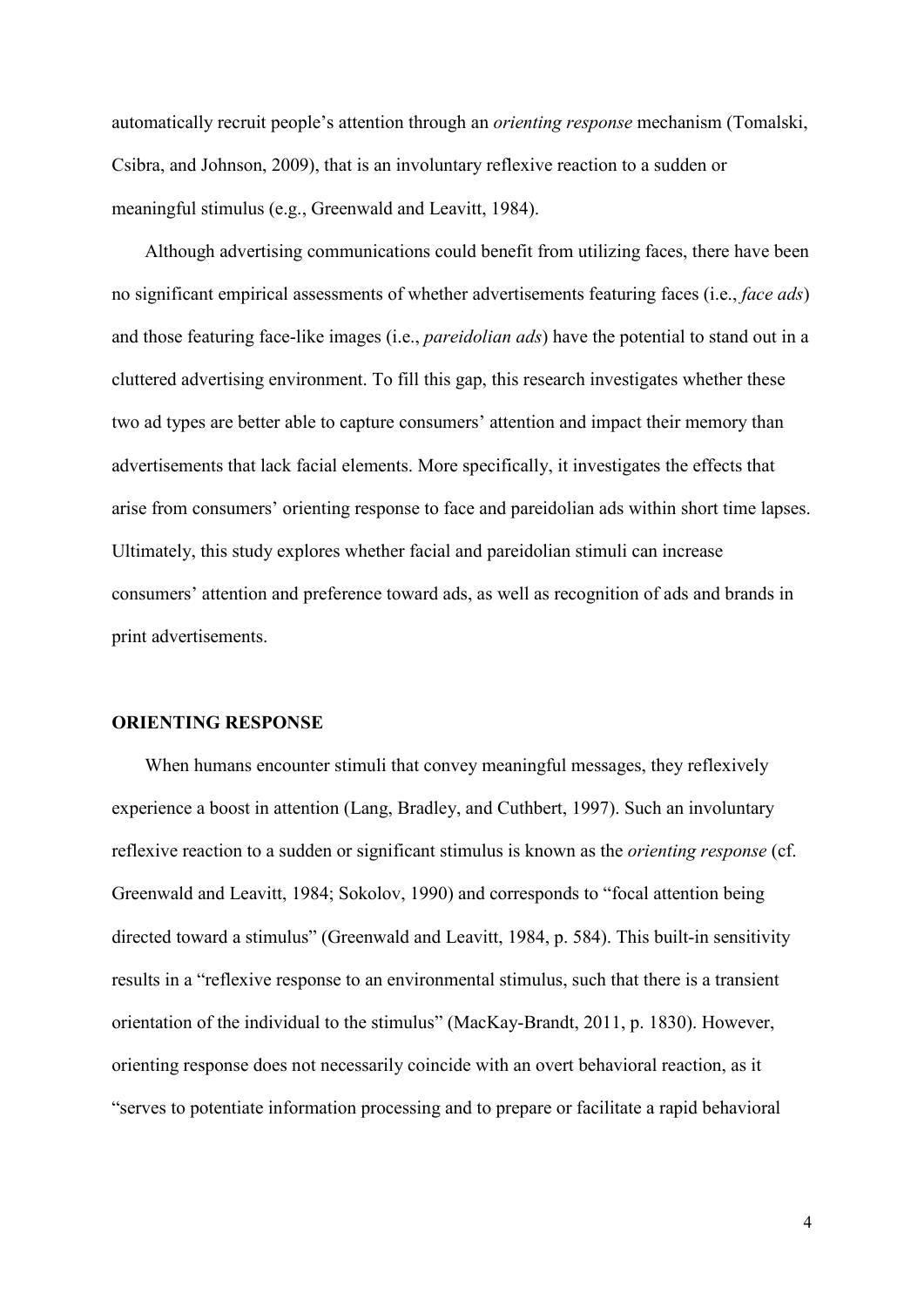response to the eliciting stimulus (even if such action is not always undertaken)" (Nieuwenhuis, De Geus, and Aston-Jones, 2011, p. 162).

A number of studies in the field of cognitive psychology (e.g., Graham and Hackley, 1991; Öhman, Hamm, and Hugdahl, 2000) have shown that both novel and meaningful stimuli elicit the orienting response. *Novel* stimuli are unknown or unexpected stimuli, whereas *meaningful* stimuli (e.g. faces) are those that convey information that is relevant to an individual and perhaps emotionally charged. Because individuals have limited cognitive resources (Lang, 2000), they are inclined to focus on salient stimuli that automatically activate involuntary attention (Guido, 2001; Lang, Bradley, and Cuthbert, 1997). In turn, the orienting response increases individuals' memory of the information embedded in such stimuli (cf. Deffenbacher et al., 2004). In particular, Greenwald and Leavitt (1984) suggested that orienting responses can be elicited by familiar stimuli that are specially significant to the individual (e.g. faces; Artuso, Palladino, and Ricciardelli, 2015; Ro, Friggel, and Lavie, 2007). In this vein, psychological research highlighted "the existence of a bias to preferentially orient attention toward faces at the expense of other non-face stimuli" (Tomalski, Csibra, and Johnson, 2009; p. 569).

Despite its practical relevance for advertising strategies, the orienting response has not been thoroughly explored by marketing research, particularly in terms of how it might determine consumers' responses to advertising messages featuring faces.

## **FACES AS SIGNIFICANT VISUAL STIMULI**

*Faces* are arguably the most biologically and socially significant visual stimuli in the human environment: for this reason, they have a special ability to capture attention and deliver meaningful information. Previous studies have argued that this adaptive process creates an attentional bias for faces (Frischen, Eastwood, and Smilek, 2008). Faces rapidly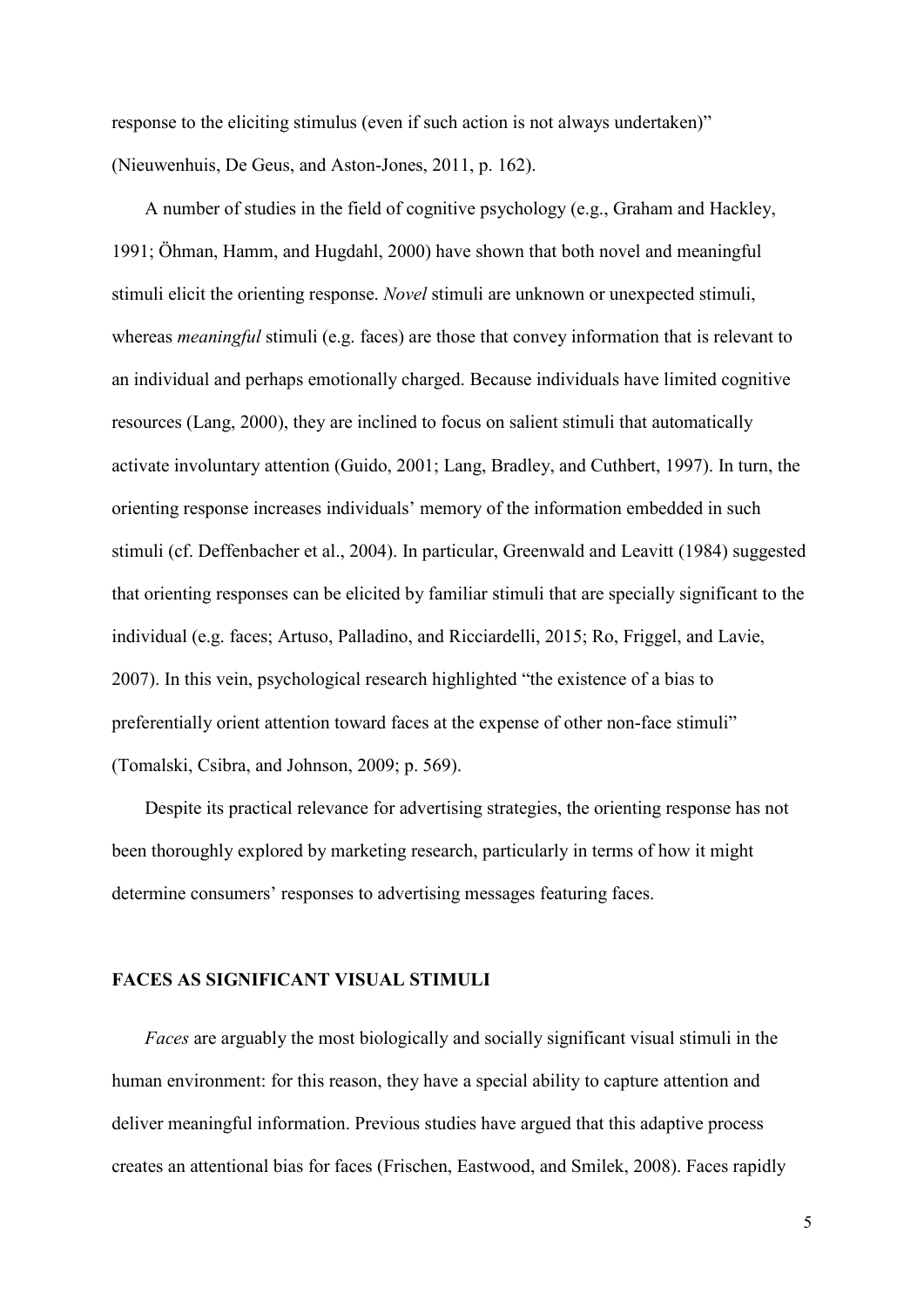and efficiently transmit information about other people's intentions, as well as their feelings about past, present, and future events (e.g., Small and Verrochi, 2009).

Because of their socio-biological significance, faces receive enhanced processing in the competition for attention (Dekowska, Kuniecki, and Jaskowski, 2008; Hershler and Hochstein, 2005; Rakover and Cahlon, 2001), which makes them ideal candidates for automatic processing (Öhman, 2002). Ultimately, the psychological research posits that faces typically capture attention more easily than other visual stimuli (Palermo and Rhodes, 2007; VanRullen, 2006; Weaver and Lauwereyns, 2011). Faces induce also stronger involuntary responses: in large scenes containing a face among other objects, the very first saccades tend to be directed to the face (Cerf *et al*., 2008; Honey, Kirchner, and Van Rullen, 2008), and, in general, individuals categorize faces much faster than other objects (Pegna *et al*., 2004).

Across several contexts, scholarly research has shown that faces generally help attract attention. In the field of retail marketing, it has been shown that mannequins with a head and hence a face—lead to higher intention to purchase the merchandise displayed on them than headless mannequins (Lindström *et al.*, 2016). In the field of marketing communication, it has been shown that *Instagram* photos featuring faces are about 40% more likely to receive "likes" than photos without faces (Bakhshi, Shamma, and Gilbert, 2014). Meanwhile, existing research in the advertising field, has shown that online banners containing faces may capture greater attention than banners without faces (Sajjacholapunt and Ball, 2014) and that advertising content is more easily recalled when advertisements include faces (Droulers and Adil, 2015a); in addition, faces may affect consumers' attitudes toward advertising and their purchasing intentions (Xiao and Ding, 2014).

Although both advertising practice and the psychological literature (Cerf, Frady, and Koch, 2009) suggest that individuals focus on faces to the detriment of other stimuli, this issue remains under-investigated. In particular, the advertising literature has not yet assessed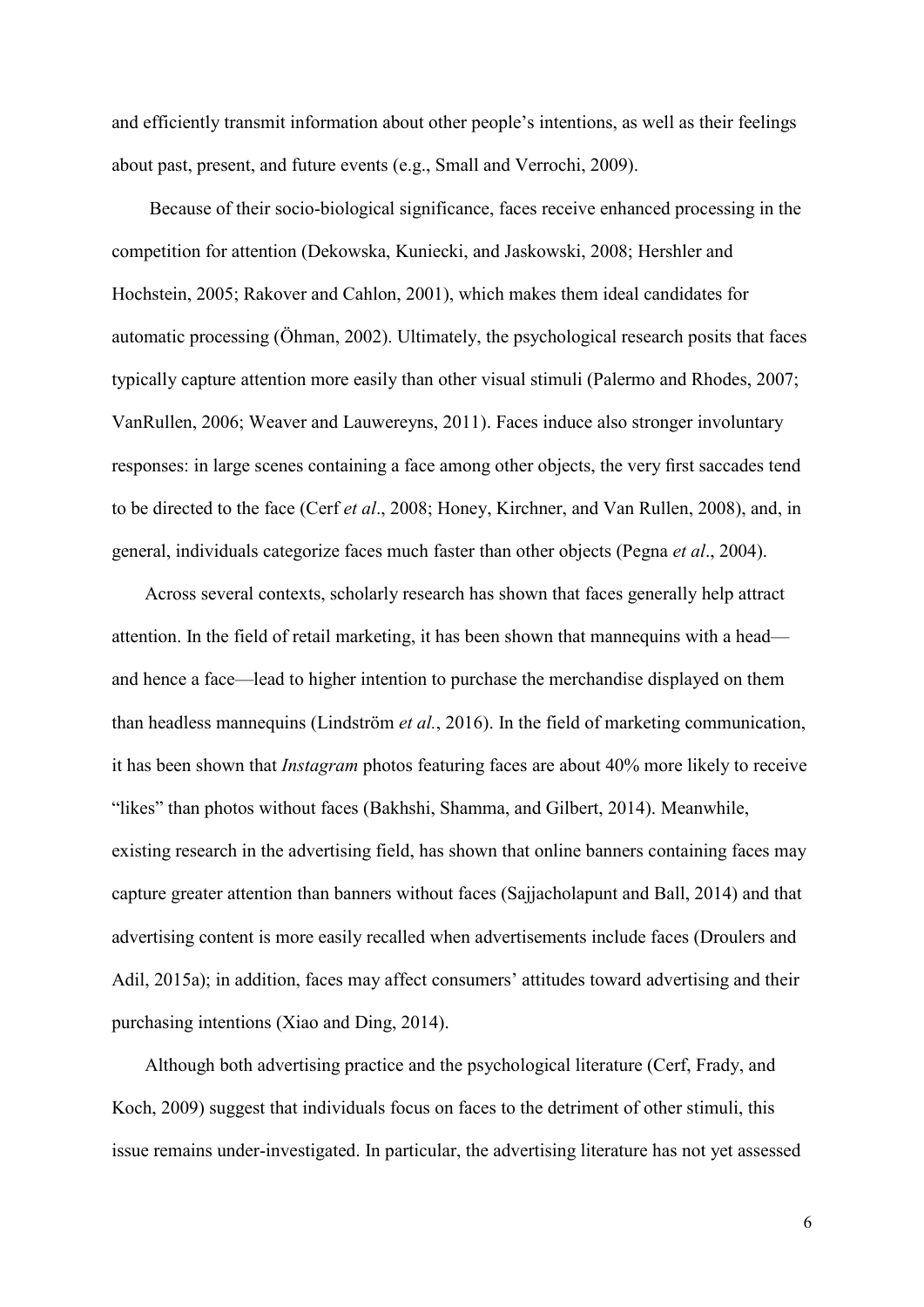the differential ability of "face" ads versus "no-face" ads to capture consumer attention, which merits further research (cf. Droulers and Adil, 2015a; Sajjacholapunt and Ball, 2014; Xiao and Ding, 2014).

## **PAREIDOLIA AND THE ILLUSORY PERCEPTION OF FACES**

Humans tend to perceive faces—as well as body parts, animal shapes, or other familiar images—in clouds, rocks, planetary landforms and other places where they do not actually exist (Shelley, 2015). This phenomenon, known as *pareidolia* (Chalup, Hong, and Ostwald, 2010; Hong *et al*., 2013; Liu *et al*., 2014), induces people to recognize familiar forms in unrelated visions of real things. This sensitivity to face-like patterns derives from an unconscious tendency to seek familiar images in novel perceptual inputs (Gosselin and Schyns, 2003; Rieth *et al.*, 2011), as well as from the social importance that humans innately ascribe to faces (Liu *et al*., 2014).

Among all pareidolian forms, *face pareidolia* is the most widespread because of humans' natural predisposition for detecting faces (Martinez-Conde and Macknik, 2012). Unlike most other visual objects, which are processed analytically, faces are processed "configurally" that is, they are perceived as non-decomposed wholes rather than as a combination of independent parts (Richler and Gauthier, 2014; Rossion, 2013). All faces have a basic Tshaped configuration—consisting of two eyes, a nose, and a mouth—that represents a "template" for rapidly differentiating faces from other visual stimuli in the surrounding environment (Tsao and Livingstone, 2008). Because of their reliance on this template, humans also tend to see faces in any object characterized by the T-shaped configuration. Hence why stylized sequences of typographical symbols, such as emoticons, are immediately recognized as faces (Chalup, Hong, and Ostwald, 2010).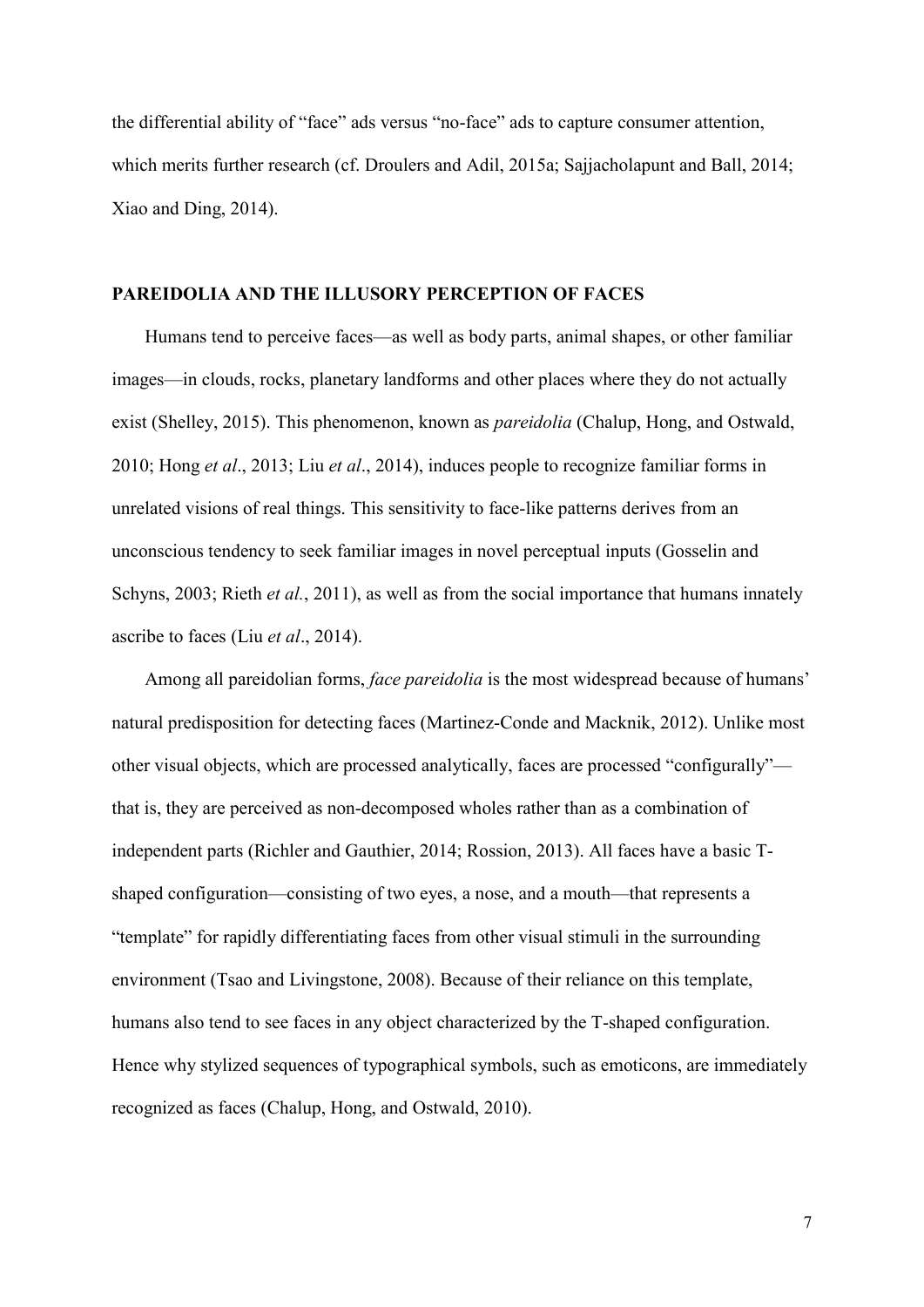Although some companies have already constructed products around a T-shaped configuration (e.g., Celine's handbags), and have occasionally included pareidolian images in their print advertisements, advertising research has not yet assessed whether such images are truly superior to other types of advertising images in terms of their attention-grabbing and processing abilities. In the past few decades, marketing research has focused on *anthropomorphism*—namely the attribution of human-like characteristics to nonhuman objects (e.g., Guido and Peluso, 2015)—and found that products that incorporate human features (e.g., human-face cookies) induce increased attention and deeper processing (Epley, Waytz, and Cacioppo, 2007), as well as influence consumers' attitudes and intentions towards said products (Hart and Royne, 2017; Hur, Koo, and Hofmann, 2015). Advertising research has particularly found that ads featuring anthropomorphic presentations may foster brand liking (Delbaere, McQuarrie, and Phillips, 2011) and influence consumers' intentions (Hart and Royne, 2017). Nevertheless, existing literature has not specifically focused on advertising messages that feature pareidolian images; thus, we lack an understanding of their ability to capture viewers' attention and influence their processing.

## **RESEARCH HYPOTHESES**

Although the use of face and pareidolian images is common in advertising practice (Keaveney *et al.*, 2012), there is very little evidence that advertisements featuring faces and face-like images have a superior ability to capture consumer attention. Drawing from visual perception literature, which stresses that faces activate an immediate reaction (Cerf, Frady, and Koch, 2009) and induce more involuntary orienting responses than other visual stimuli (Hershler and Hochstein, 2005; VanRullen, 2006), we hypothesize that this process may also occur for ads featuring faces and pareidolian images. Formally: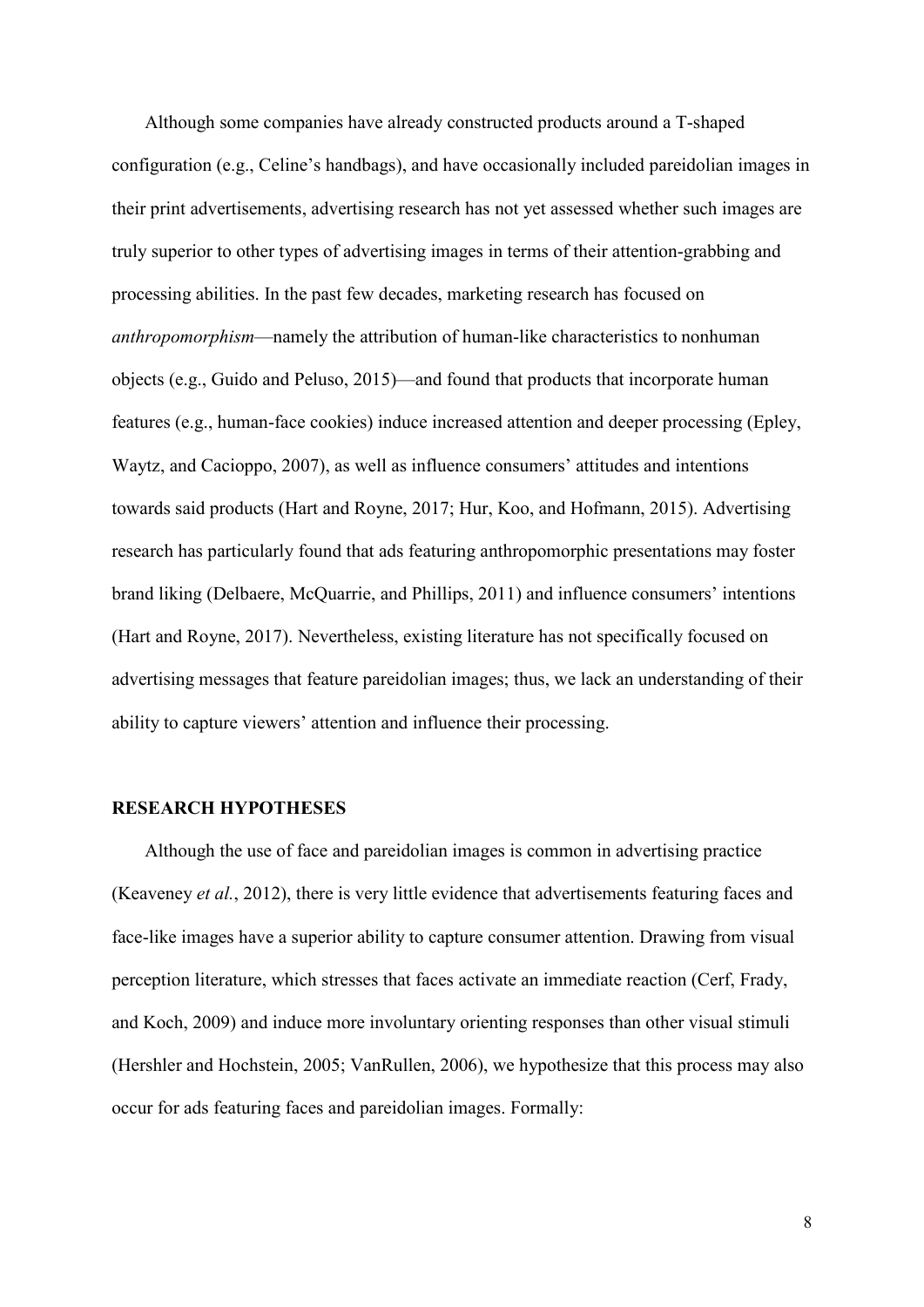H1a: Face ads attract more attention than no-face ads.

H1b: Pareidolian ads attract more attention than non-pareidolian ads.

At the same time, Sambeth *et al.* (2004) showed that repeated or lengthened exposures to a stimulus reduces the magnitude of this orienting response. Such an effect explains why individuals' attention to a particular stimulus fades as their exposure time increases (Zimmer, 2006). Based on these arguments, we hypothesize that:

H2a: With increasing exposure time, consumer attention to face ads decreases.

H2b: With increasing exposure time, consumer attention to pareidolian ads decreases.

Individuals generally recognize a stimulus more easily when it captures their attention (cf. Ohyama and Watanabe, 2010). As faces receive priority in the competition for selective attention, it is possible that individuals may process faces, and their associated information, more readily than other stimuli. Translating this idea into marketing, previous research shows that brand recognition, i.e. consumer's ability to confirm prior exposure to a brand when given said brand as a cue (Keller, 1993), improves when the associated ad garners more attention (e.g., Lombardot, 2007). Hence, when an ad ensnares a person's attention, s/he is more likely to correctly identify the associated brand as attention strengthens memory (Schomaker and Wittmann, 2017). Moreover, recent studies suggest that pareidolia may produce a similar positive effect on individuals' memory processes. In particular, Kato and Mugitani (2015) established that once individuals perceive pareidolian faces, they tend to pay attention to them, even when knowing they are illusory. More broadly, Rieth *et al.* (2011) noticed that people's perception of novel objects as being similar to familiar objects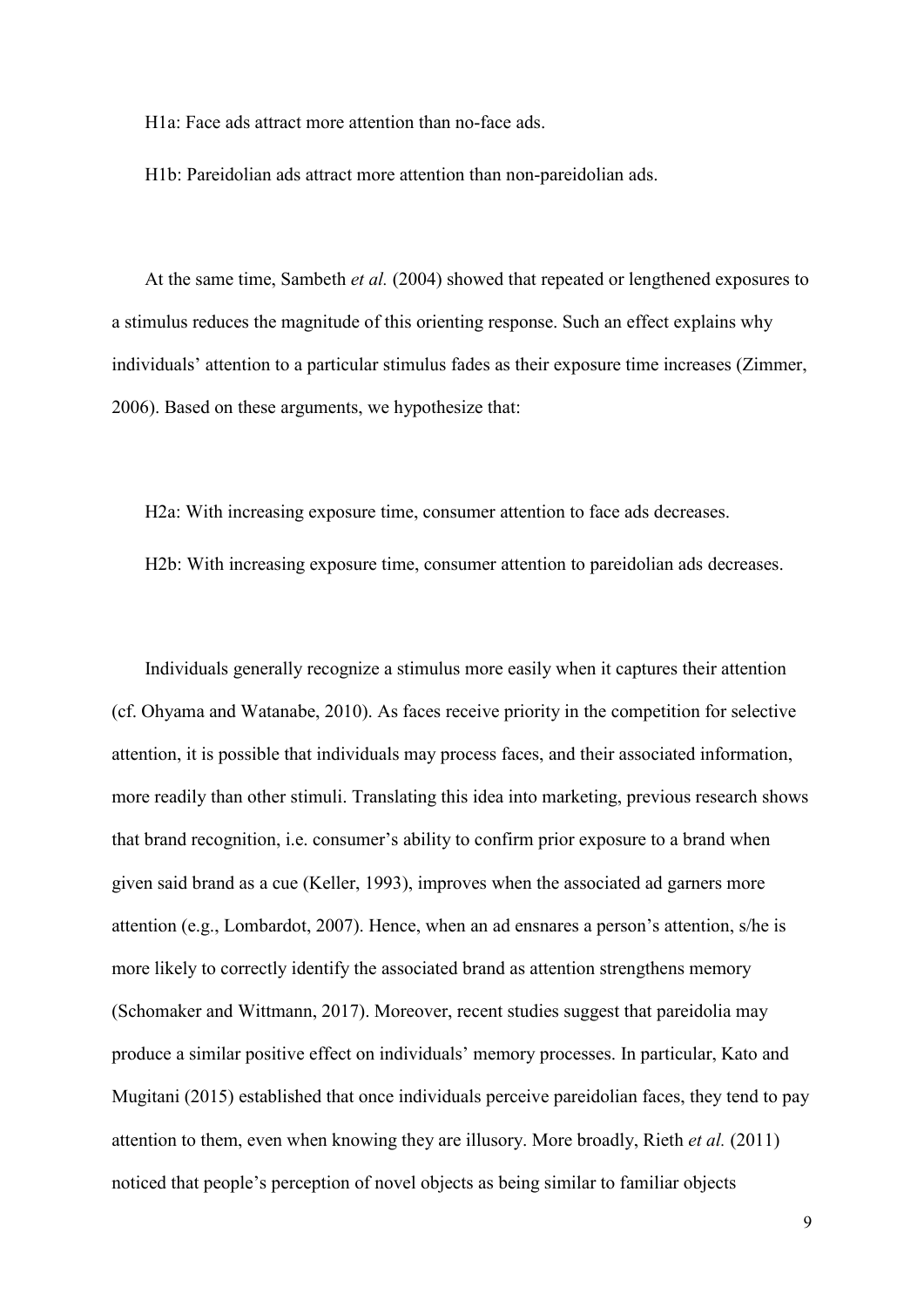favorably influences their memorization and subsequent detection. Therefore, it seems plausible to hypothesize that:

H3a: Face ads activate greater brand recognition than no-face ads.

H3b: Pareidolian ads activate greater brand recognition than non-pareidolian ads.

Higher levels of attention can improve not only consumers' brand memory, but also their likelihood of recognizing the ad later (cf. Aribarg, Pieters, and Wedel, 2010). Ad recognition refers to viewers' capacity for identifying a certain ad among other ads after prior exposure. We expect that ads featuring faces or pareidolian images will be more salient in viewers' minds than other types of advertisements, and thus recognized more easily. Formally:

H4a: Face ads produce greater ad recognition than no-face ads.

H4b: Pareidolian ads produce greater ad recognition than non-pareidolian ads.

Finally, the orienting response mechanism might significantly affect consumers' preferences for various print advertisements (Nielsen, Shapiro, and Mason, 2010). When choosing between two options, people prefer alternatives that require them to orient their gaze (Simion and Shimojo, 2007). Because faces and face-like objects capture individuals' attention, we hypothesize that:

H5a: Face ads are preferred over no-face ads.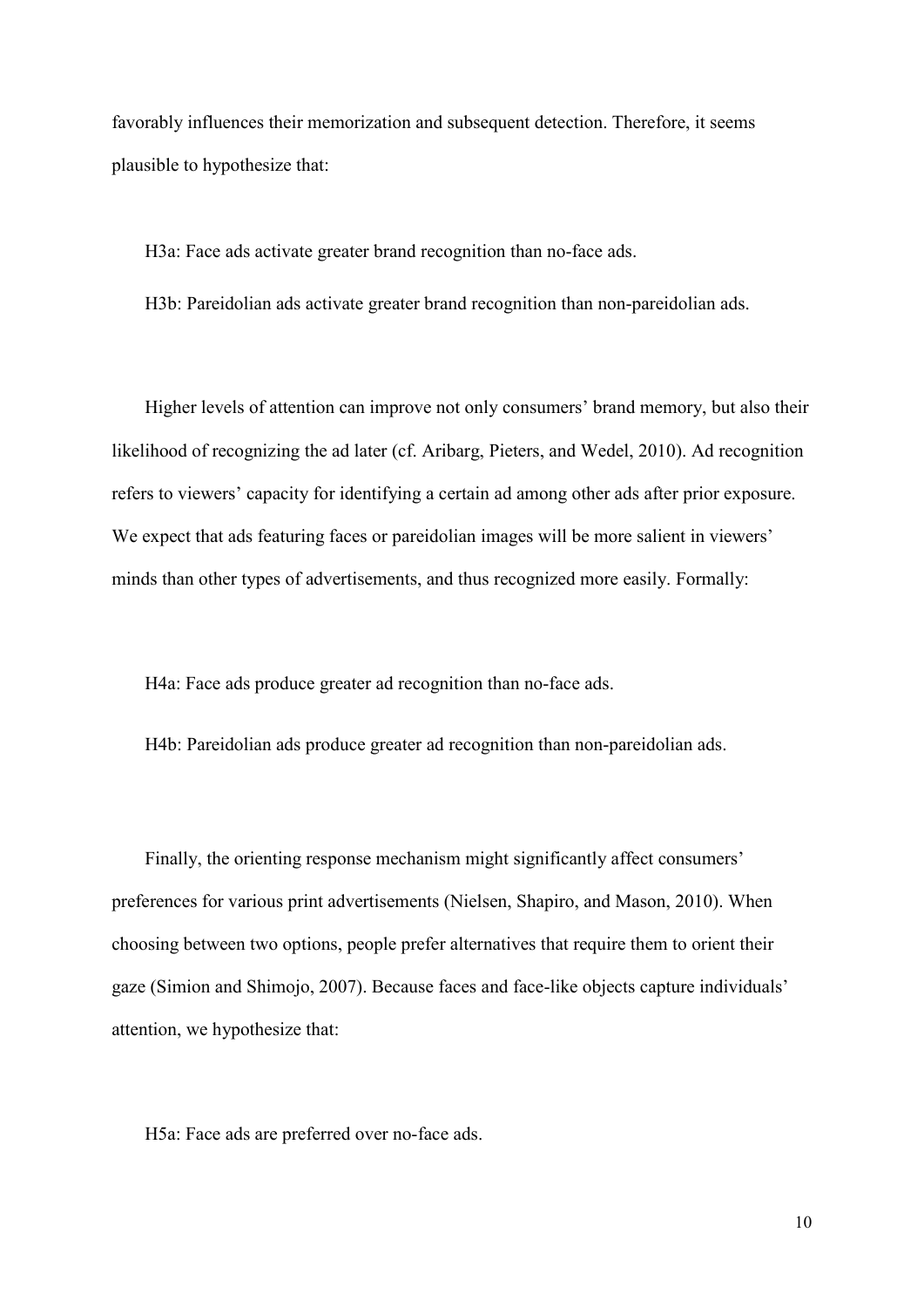H5b: Pareidolian ads are preferred over non-pareidolian ads.

### **STUDY 1A**

#### **Face Ads Stimuli**

We selected a random set of real print ads promoting fashion-branded products. We chose this category because fashion advertisements normally feature endorsers, and hence faces. We grouped advertisements into pairs of a similar branded product (e.g., two ads about handbags from the same brand) in order to avoid the confounding effects of brand preference, product preference, or executional style. To this end, two independent judges (who identified ads with the same products and brands) pre-screened the pairs and then applied the Pixolution ImageSorter™ software, which classifies images based on their visual similarity and color weight. This step allowed us to mitigate the potential confound of color preference when seeing the two ads side-by-side.

Each pair included only one advertisement containing a face. We controlled for facial dimension by including an equivalent number of large faces (i.e., faces whose size was half or more of the advertisement) and small faces. To rule out the possible influence of sexual stimuli (cf. Severn, Belch, and Belch, 1990) and facial expressions (Neumann and Strack, 2000), the judges selected the advertisements that lacked such stimuli and featured only neutral facial expressions (e.g., Ilicic, Kulczynski, and Baxter, 2016; Small and Verrochi, 2009). The judges eliminated approximately 10% of the initial pools of images, resolving any disagreement through discussion. We controlled for endorsers' gaze direction by including an equal number of faces with either direct gaze (i.e., facing towards the ideal interlocutor) or averted gaze (i.e., laterally shifted gaze) in the pool of ads (cf. Droulers and Adil, 2015b; Hutton and Nolte, 2011). The final set of ads featured an equal number of male and female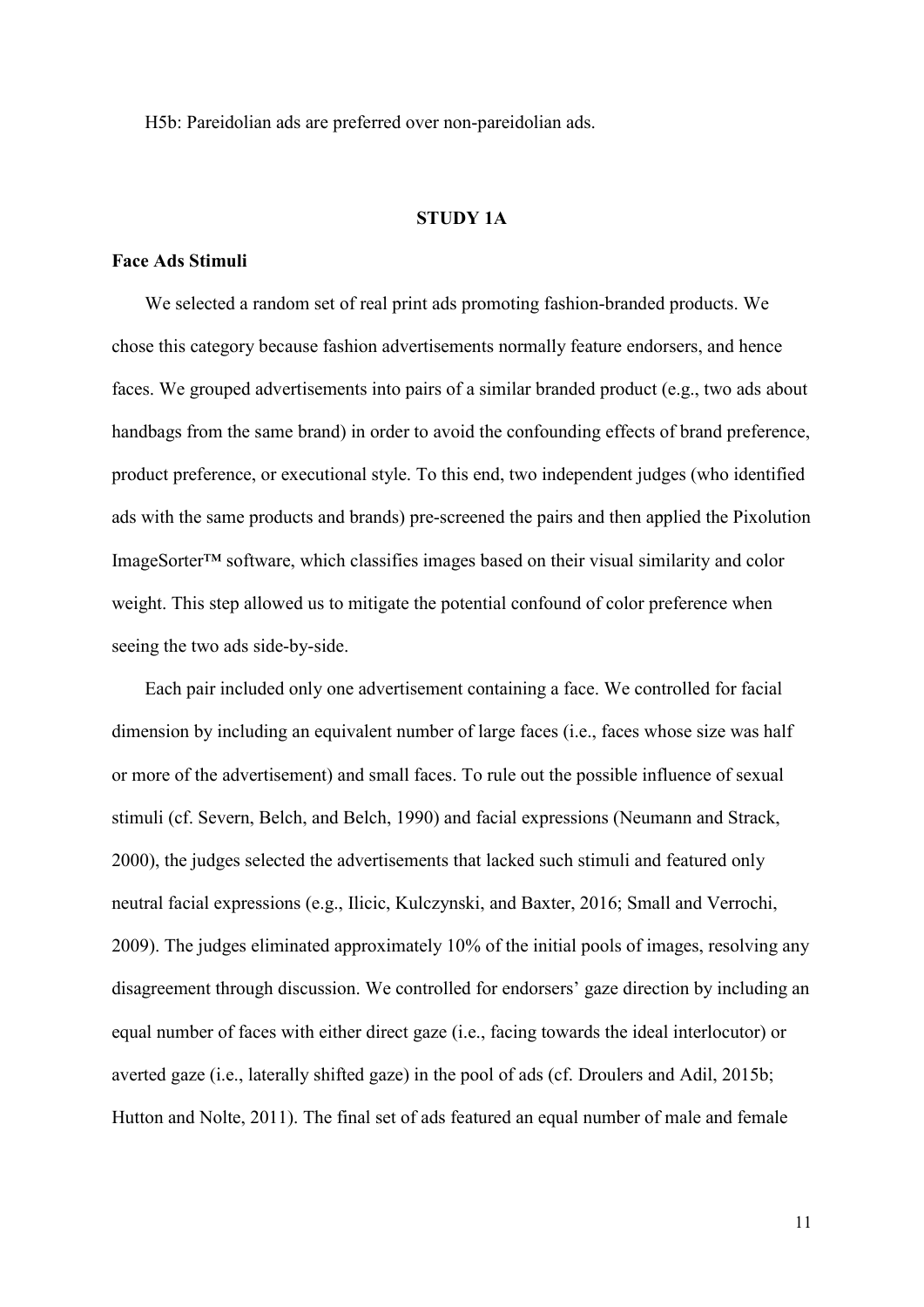Caucasian endorsers with similar levels of attractiveness. We decided to use real advertisements to maximize the study's external validity.

A total of 96 print advertisements were split into 48 pairs, with each pair referring to the same fashion brand. Next, the 48 pairs were randomly divided into three sets, each containing an equal number of ads featuring small vs. large faces, male vs. female endorsers, and endorsers with direct vs. averted gaze. To avoid habituation effects, we inserted six pairs of advertisements without faces or any chromatic similarities into each set, using random number tables to determine their position. Thus, each set of advertisements comprised 22 pairs. Each pair of images was copied and pasted into a Microsoft PowerPoint™ presentation. Within each set, we placed pairs in a random order, using random number tables to determine the face ad's position (left or right) on each slide so as to mitigate the confounding influence of side preference.

#### **Procedure**

Four researchers approached potential participants in public spaces (cafeterias, libraries, sport centers, and retail stores) in a medium-sized city. They invited subjects to partake in a research study in exchange for a coupon redeemable at a local consumer electronics store. A total of 322 people ( $M_{Age} = 26.13$  yrs,  $SD_{Age} = 9.68$ ), equally distributed by gender, agreed to participate. They were given a pre-arranged schedule and instructed to meet with a researcher in a laboratory at the local university campus. Participants entered the laboratory one-by-one, received a printed questionnaire, and sat down before a video projector displaying the PowerPoint™ presentation and its three sets of stimuli. Participants saw each pair (see Figure 1A for examples) for different time lapses: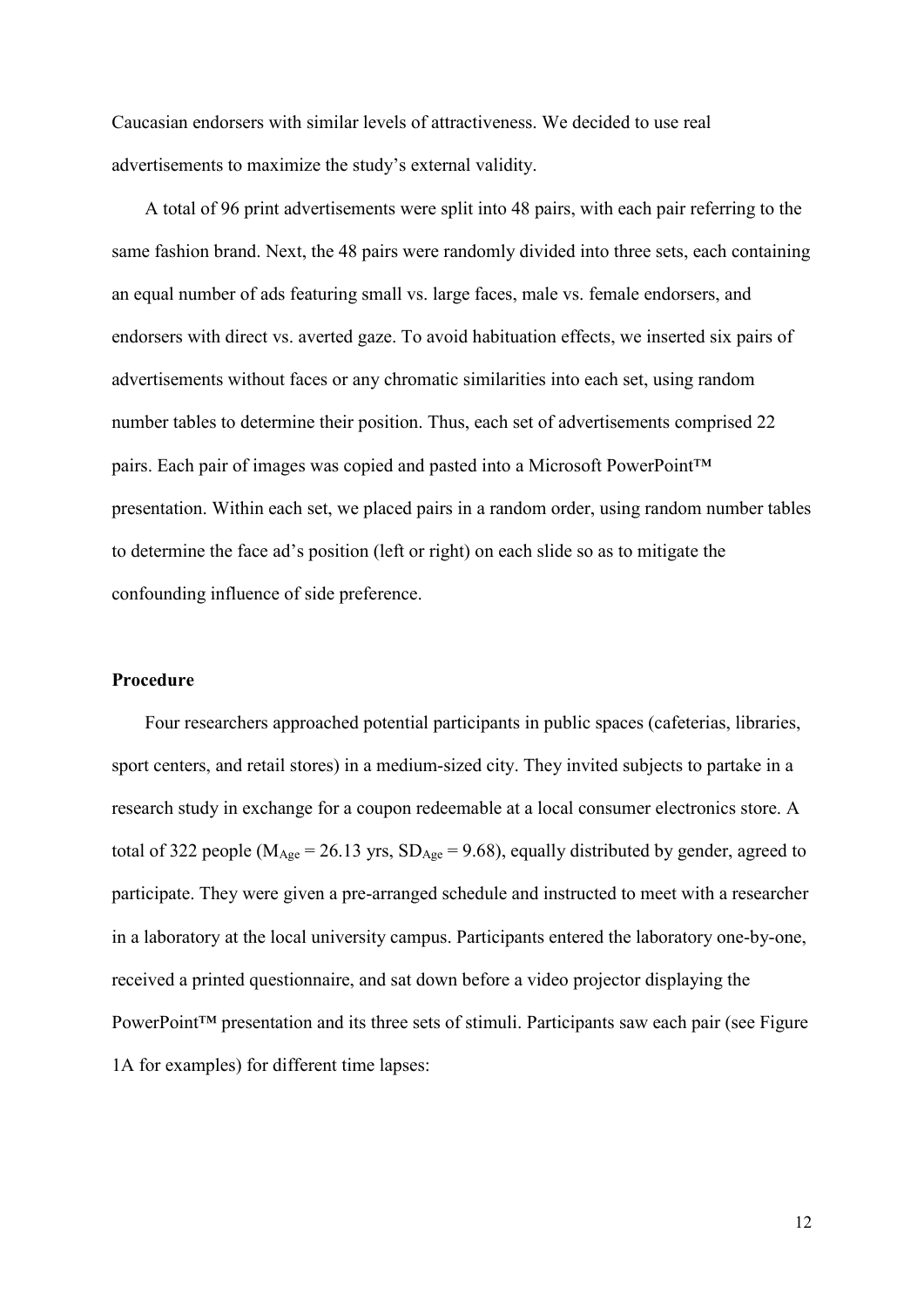

**Figure 1A** Example of a pair of advertisements shown to participants of Study 1A.

The pairs in Set 1 were displayed for 0.5 seconds; in Set 2 for 1 second, and in Set 3 for 3 seconds. The series of treatment conditions were completely counterbalanced: We presented the three time exposure conditions (0.5, 1, 3 sec.) in every possible sequence to rule out possible time-related threats and order effects. For each of the 22 pairs of ads included in each set, the researchers asked participants to first indicate, using their questionnaire, which of the two displayed advertisements more immediately attracted their attention. Afterward, participants watched an entertaining, two-minute video about curious cats on the same projector screen in order to not only divert their attention from the study's real purpose, but also to create a time gap between the ad exposure and the recognition tasks. Once the video concluded, participants completed the rest of the questionnaire by identifying the brands featured in the displayed advertisements using a list of 30 brands printed on the questionnaire. Fifteen of those brands matched the 15 pairs of advertisements featuring a face ad (five pairs for each set); the other 15 brands matched the 15 pairs of advertisements that did not feature a face ad (five pairs for each set).

Afterward, the questionnaire asked participants to identify the displayed advertisements using three recognition sheets (one for each set). The sheet for each respective set contained: eight ads (featuring faces) that participants saw during the experiment; eight ads (without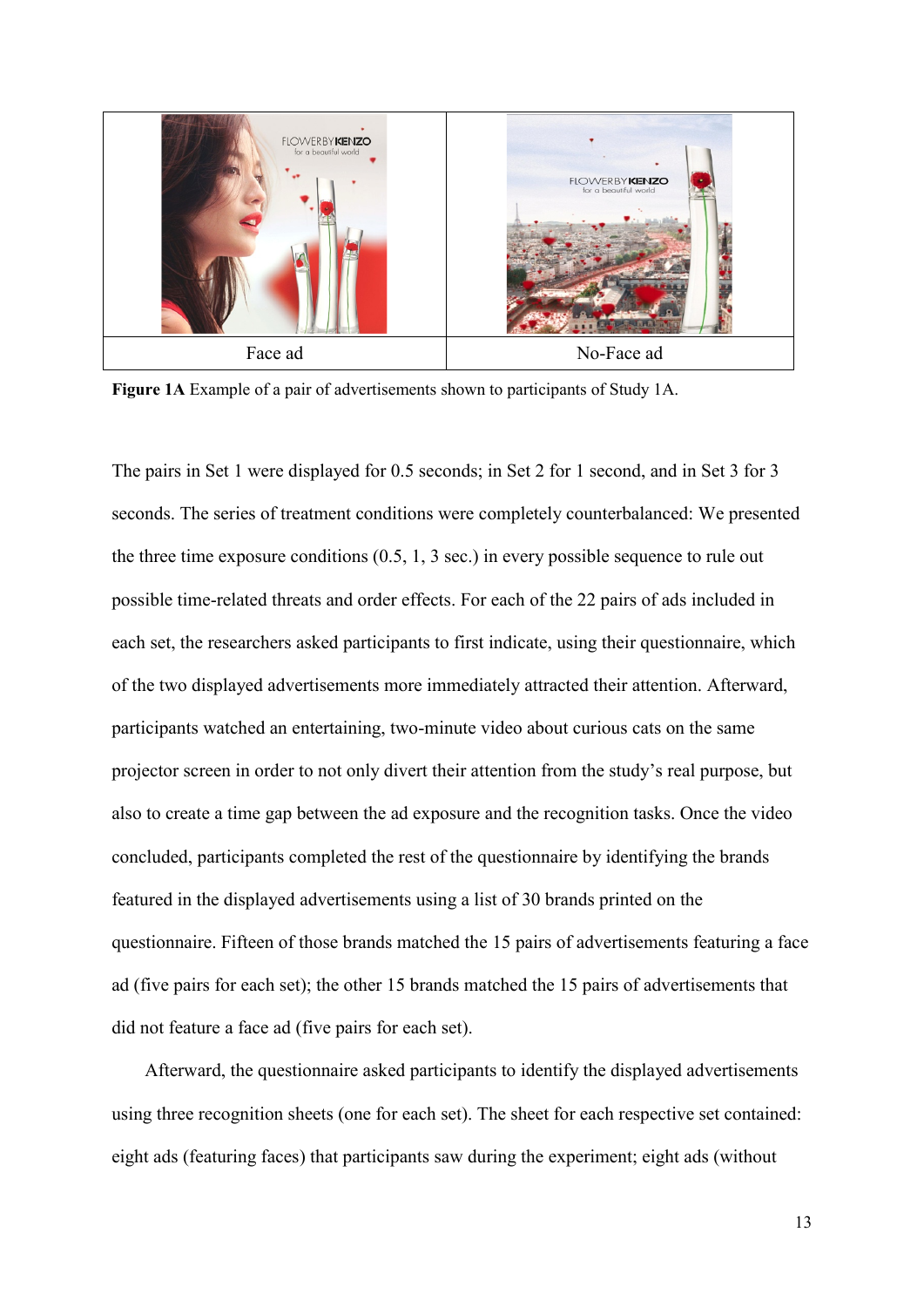faces) that appeared during the experiment; and eight "filler" ads (four with faces and four without faces) that were not displayed during the experiment. For each set, participants had two minutes to mark the images that they thought corresponded to the advertisements displayed earlier in the study.

In a final step, participants viewed the three sets of advertisements a second time. After seeing each pair for a fixed time lapse (five seconds), they indicated on the questionnaire whether they preferred the ad displayed on the left or right.

## **Results**

*Attention-getting capacity*. We performed chi-square tests on each pair of ads to check whether face ads attracted significantly more attention than no-face ads. The results revealed that, for 44 of the 48 pairs presented (91.7% of total), face ads attracted more attention than no-face ads (*ps* <.05), thus supporting H1a. Specifically, face ads attracted more attention than no-face ads for 15 of the 16 pairs (94% of total) in the 0.5-second condition; 16 of the 16 pairs (100% of total) in the 1-second condition, and 13 of the 16 pairs (81% of total) in the 3 second condition.

Subsequently, we averaged the data regarding the number of times a participant reported being attracted to face ads and no-face ads. Then, we conducted a one-way repeated measures ANOVA to compare the scores derived for the face ads in the three conditions. The results indicated that time exposure exerted a significant treatment effect.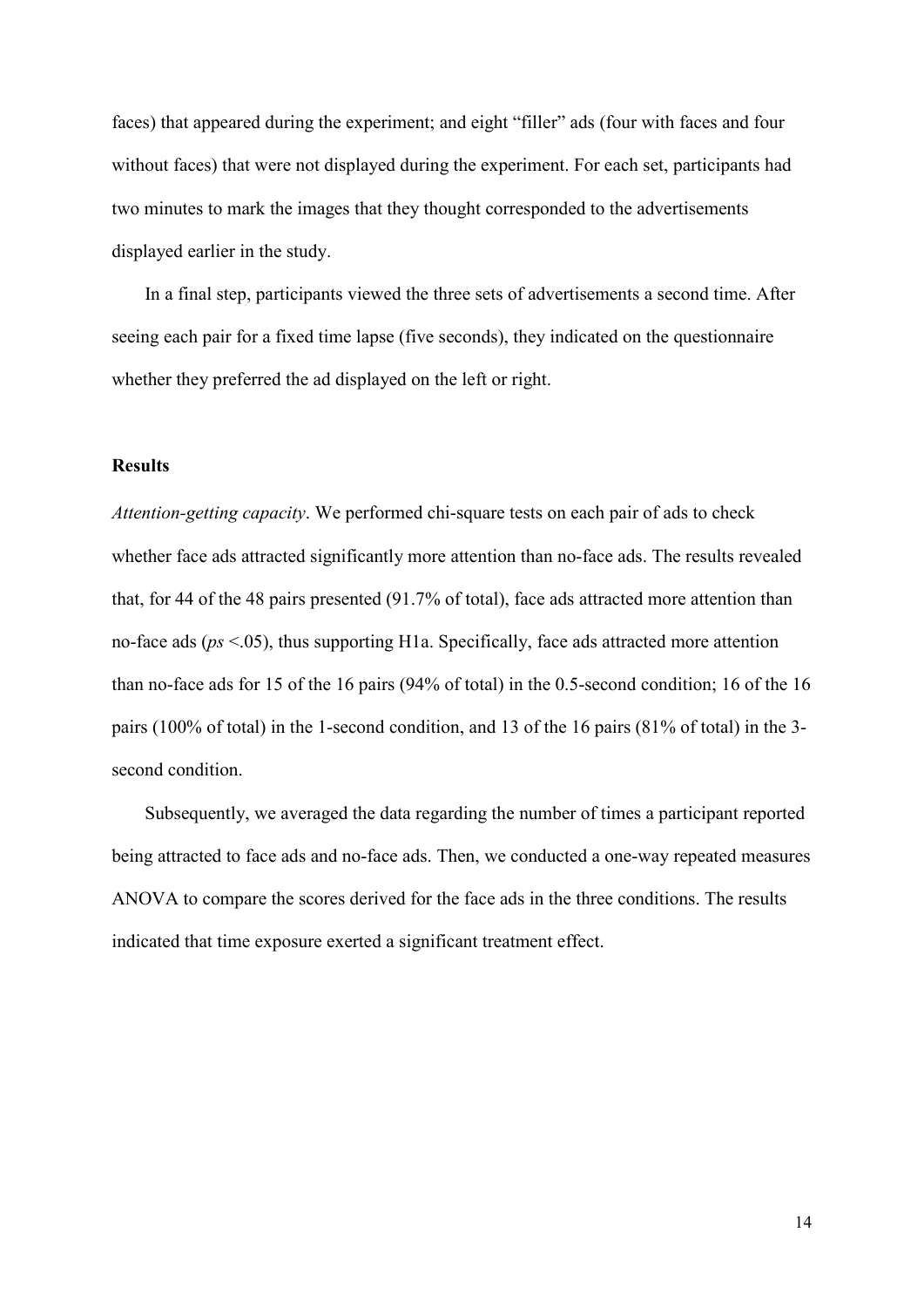Specifically, participants' attention toward face ads decreased as the exposure time increased; Wilks' Lambda = .63, *F* (2, 320) = 92.73, *p* < .001, partial  $\eta^2$  = .37; M<sub>Set 1</sub> = 11.75,  $SD = 2.70$ ;  $M_{Set 2} = 11.26$ ,  $SD = 2.64$ ,  $M_{Set 3} = 9.53$ ,  $SD = 3.29$ . Hence, H2a was supported. The post-hoc tests with Bonferroni adjustment confirmed that the three treatments differed from one another ( $p < .001$ ).

*Brand recognition*. Participants recognized brands associated with pairs featuring face ads better than those featuring no-face ads. The average brand recognition associated with face ads equaled 1.76 (SD = 1.15) for Set 1 (i.e., about 67% of all the recognized brands), 2.53  $(SD = 1.36)$  for Set 2 (i.e., about 63% of all the recognized brands), and 2.63 (SD = 1.22) for Set 3 (i.e., about 67% of all the recognized brands). Thus, the results supported H3a.

*Ad recognition*. Participants recognized face ads better than no-face ads. Specifically, the mean recognition of face ads equaled  $3.82$  (SD = 1.95; 62% of correctly recognized ads) in the 0.5-second condition,  $4.84$  (SD = 1.92;  $64\%$  of correctly recognized ads) in the 1-second condition, and  $5.13$  (SD = 1.82; 63% of correctly recognized ads) in the 3-second condition. Hence, H4a was supported.

*Ad preference*. In order to test H5a, we summed the frequencies of participants' expressed preferences for one of the advertisements in each pair. To check for significant differences in frequency distribution, we performed chi-square tests for each pair of ads. Results showed that participants preferred face ads to no-face ads in 31 of the 48 pairs (*ps* < .05, 64.6% of total), thus confirming H5a. More specifically, they preferred face ads to no-face ads for 11 of the 16 pairs (68.8% of total) in the 0.5-second condition of the attention task; 10 of the 16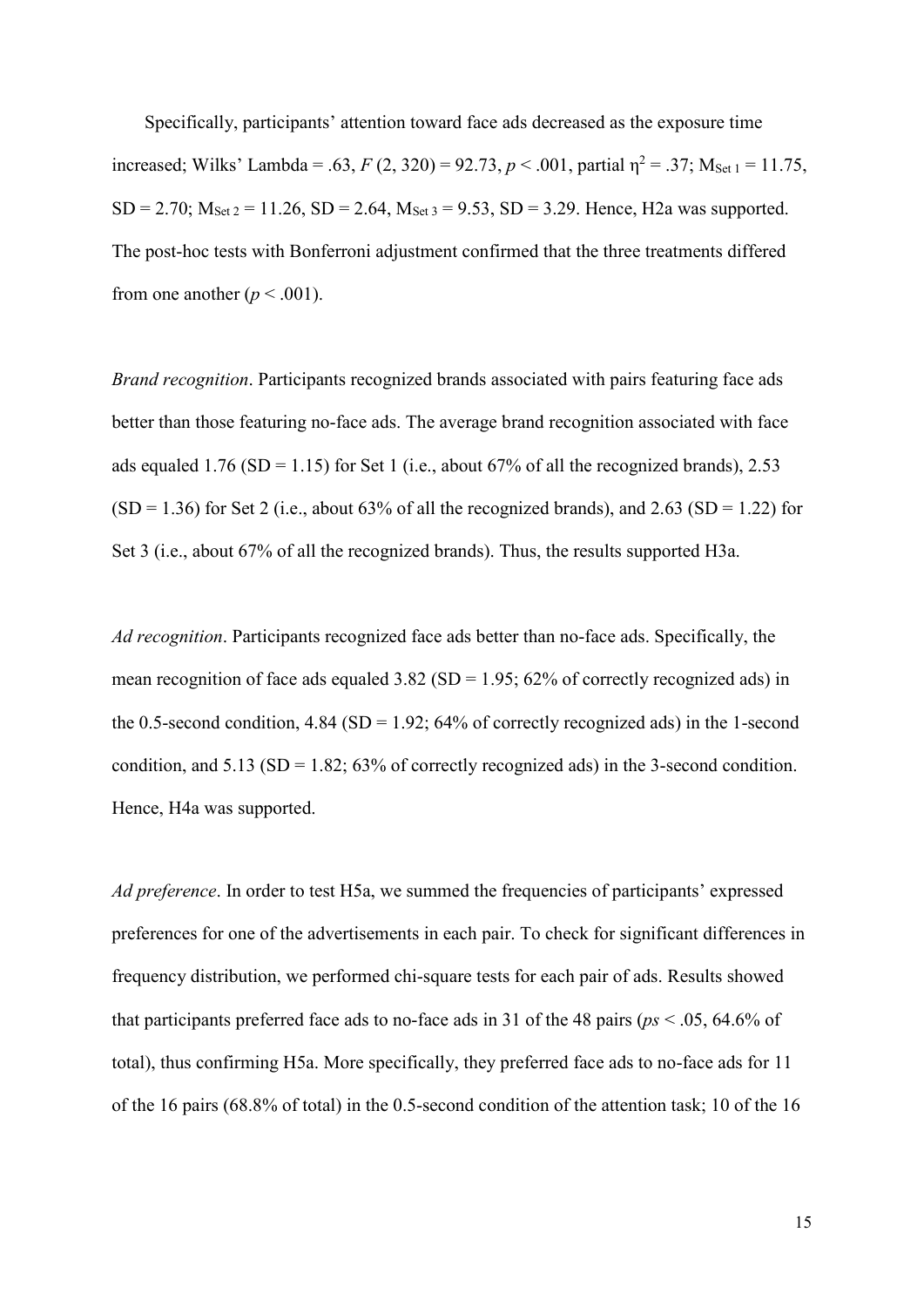pairs (62.5% of total) in the 1-second condition, and 10 of the 16 pairs (62.5% of total) in the 3-second condition.

## **STUDY 1B**

To rule out the possibility that results of Study 1A stem from differences in the executional style of the ads rather than the intended experimental manipulation (face presence *vs*. absence), and test our hypotheses on a different sample in order to ensure that our results do not vary across age groups (Study 1A's mean age was low), we ran a new study with 135 people ( $M<sub>Age</sub> = 29.87$  yrs,  $SD<sub>Age</sub> = 9.98$ ). To this aim, sixteen print advertisements promoting fashion-branded products, published on popular magazines, were randomly selected following criteria similar to those of Study 1A (no sexual stimuli; only neutral facial expressions). Ads were then manipulated by creating a copy of each of the sixteen images in which we removed only the model's face. Then, sixteen pairs of advertisements, with each pair including the original ad (face-ad) versus its no-face version (see Figure 1B for an example), were inserted in a Qualtrics-based questionnaire (also in this case, to avoid habituation effects, we inserted six pairs of advertisements without faces or any chromatic similarities). The questionnaire included the same experimental tasks as in Study 1A (random number tables were used to determine the face ad's position), while participants were randomly assigned to one of the three time conditions (0.5 sec., 1 sec., 3 sec.).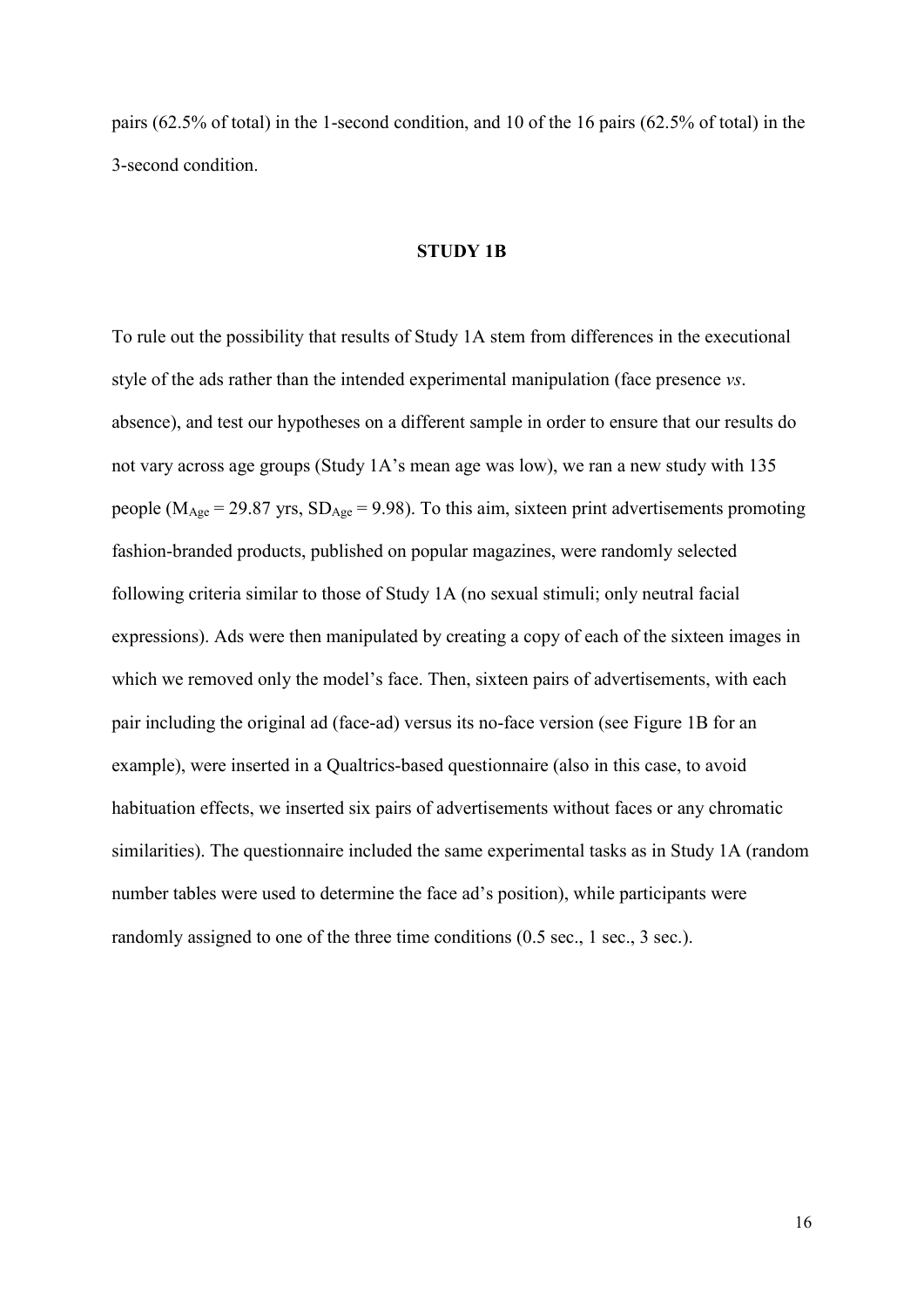



**Figure 1B** Example of a pair of advertisements shown to participants of Study 1B.

Results revealed that, again, face ads attracted more attention than no-face ads, thus providing further support to H1a. Specifically, face ads attracted more attention than no-face ads for 16 of the 16 pairs (100% of total) in all the three time exposure conditions (0.5, 1, and 3 seconds). A one-way ANOVA revealed that participants' attention toward face ads decreased as the exposure time increased,  $F(2, 132) = 4.38$ ,  $p < .05$ , partial  $p^2 = .06$ . Furthermore, post-hoc comparisons using the Tukey HSD test indicated that attention score in the 0.5-second condition ( $M = 14.00$ ,  $SD = 2.33$ ) differed significantly from the 1-second condition ( $M = 12.70$ ,  $SD = 2.55$ ) and the 3-second condition ( $M = 12.29$ ,  $SD = 3.70$ ).

The average brand recognition associated with face ads equaled  $5.18$  (SD = 2.72) in the 0.5-second condition (i.e., about 79% of all the recognized brands),  $5.37$  (SD = 2.30) in the 1second condition (i.e., about  $81\%$  of all the recognized brands), and  $4.98$  (SD = 2.27) in the 3-second condition (i.e., about 79% of all the recognized brands). Thus, the results provided further support to H3a. Participants also recognized face ads better than no-face ads. Specifically, the mean recognition of face ads equaled 6.39 (SD = 1.81; 57 % of correctly recognized ads) in the 0.5-second condition,  $6.70$  (SD = 1.39; 59% of correctly recognized ads) in the 1-second condition, and  $6.47$  (SD = 1.40; 57 % of correctly recognized ads) in the 3-second condition, further supporting H4a. Finally, participants preferred face ads to no-face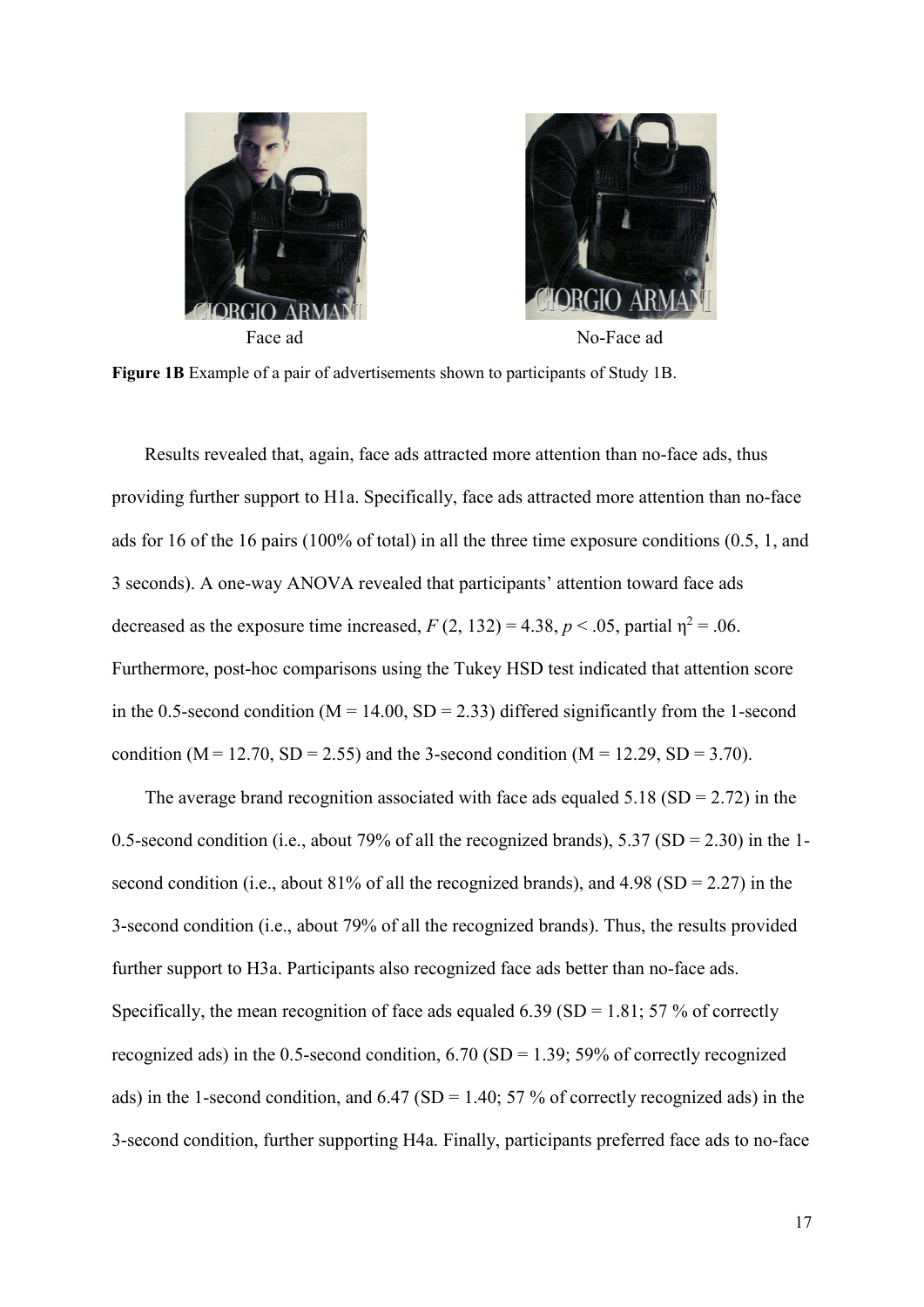ads in 16 of the 16 pairs (100% of total), in all the three time exposure conditions, further confirming H5a.

Finally, in order to rule out possible age-related differences, we compared two subsamples of respondents by splitting the whole sample according the median value of age (Median = 28). A MANOVA revealed no significant between-group differences in the considered dependent measures ( $p > .05$ ), thus excluding possible age-related differences in responses.

#### **STUDY 2**

## **Pareidolian Ads Stimuli**

Following the same criteria as before, we selected 36 pairs of advertisements, with each pair including an ad with a pareidolian element—namely, the image of a product or other elements resembling a face—taken from a random set of print advertisements covering a range of product categories (food, cars, etc.). These 36 pairs were then randomly divided into three sets of 12 pairs each. To avoid habituation effects, we supplemented each set with four pairs of non-pareidolian ads featuring no chromatic similarity, using random number tables to determine their position. Thus, each final set consisted of 16 pairs. Finally, we copied and pasted all pairs into a PowerPoint™ presentation, organizing them in the same way as in Study 1 (see Figure 2 for an example).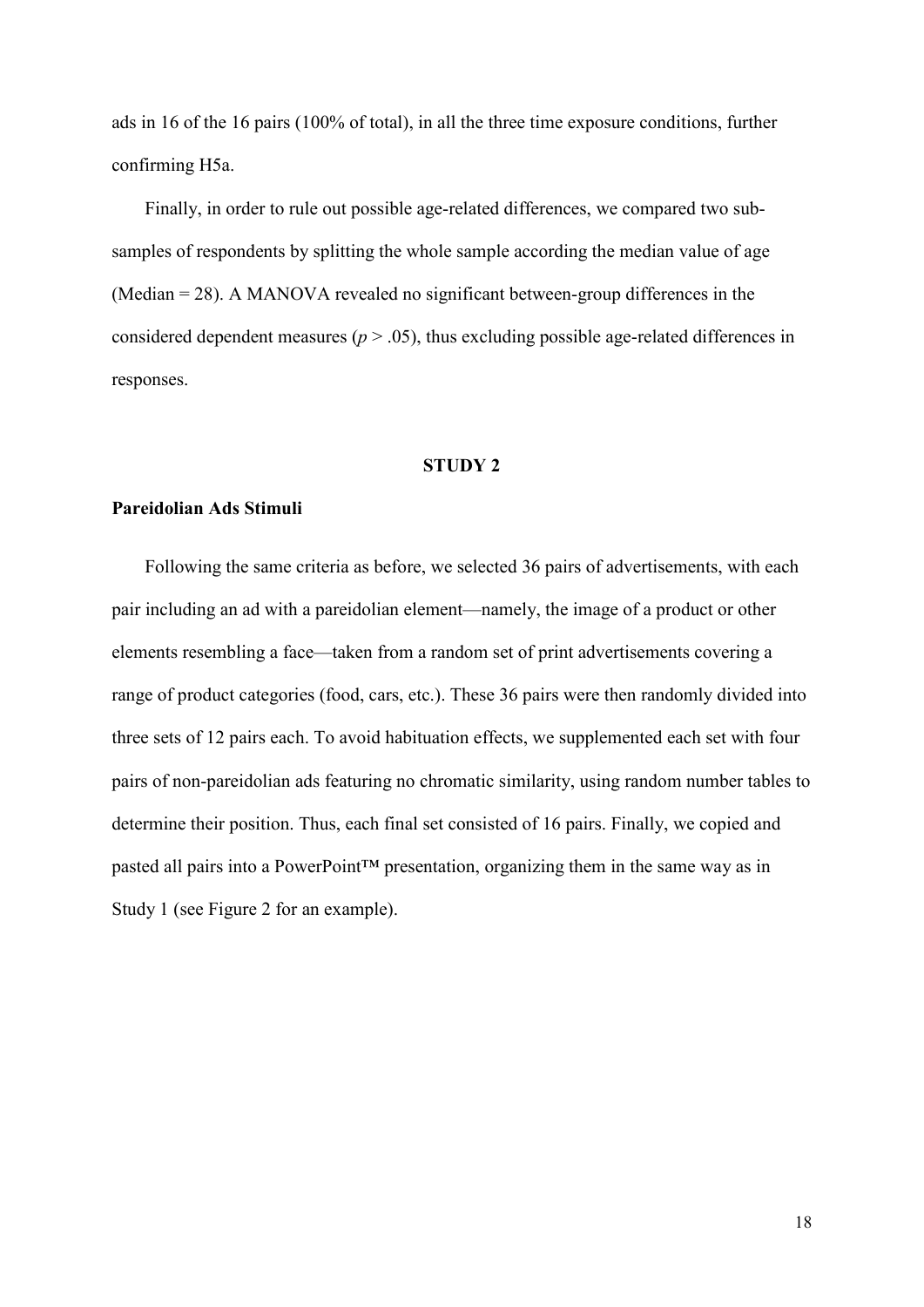



Pareidolian ad Non-pareidolian ad



## **Procedure**

Four researchers gathered a consumer sample ( $M_{Age} = 26.71$  yrs,  $SD_{Age} = 9.91$ , 48% females), using the same procedure as in Study 1A. Ultimately, 154 individuals participated in the laboratory experiment, viewing the three sets of stimuli for pre-defined time lapses (same as in Study 1A). In this case, the brand recognition task covered 24 brands: 12 brands were associated with the pairs of advertisements featuring a pareidolian ad (four pairs for each set); the other 12 brands were associated with the pairs featuring non-pareidolian ads (four pairs for each set). Like in Study 1A, participants indicated their ad recognition on provided sheets (one for each set). Each sheet displayed miniaturized versions of 18 advertisements: six were the same pareidolian ads displayed during the experiment; six were the same non-pareidolian ads displayed during the experiment; and the remaining six were advertisements that were not displayed during the experiment.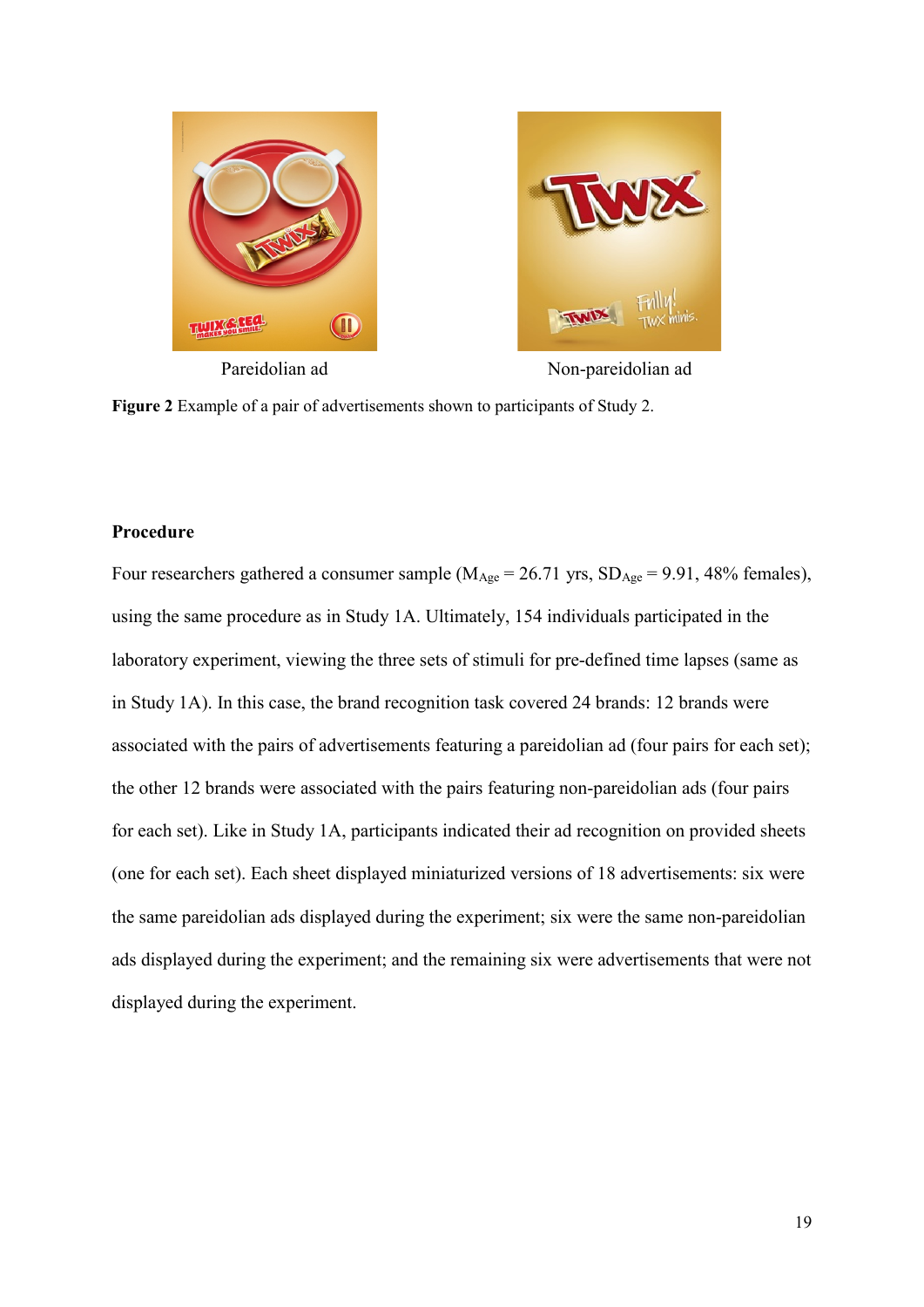### **Results**

*Attention-getting capacity*. Chi-square tests revealed that, for 29 of the 36 pairs (80.6% of total), the pareidolian ads attracted significantly more attention than the non-pareidolian ads (*ps* < .05), thus supporting H1b. Specifically, the pareidolian ads attracted more attention than the non-pareidolian ads for 11 of the 12 pairs (i.e., 91.6% of total) in the 0.5-second condition; 10 of the 12 pairs (i.e., 83.3% of total) in the 1-second condition, and 8 of the 12 pairs (i.e., 66.7% of total) in the 3-second condition.

A one-way repeated measures ANOVA compared the mean attention scores in the three treatment conditions. The results showed a significant treatment effect for time exposure, *F*   $(2, 152) = 39.66$ ,  $p < .001$ , partial  $\eta^2 = .34$ . M<sub>Set 1</sub> = 8.67, SD = 1.91; M<sub>Set 2</sub> = 8.05, SD = 2.04;  $M_{\text{Set 3}} = 7.03$ , SD = 2.13, thus supporting H2b. The post-hoc tests, performed with Bonferroni adjustment of the significance level, showed that the three treatments differed from one another  $(p < .01)$ .

*Brand recognition*. Participants recognized brands associated with pairs featuring pareidolian ads better than those featuring non-pareidolian ads. More precisely, the average brand recognition score for the pareidolian ads equaled 1.44 (SD = .83) for Set 1 (i.e., about 72% of all recognized brands);  $2.27$  (SD = .97) for Set 2 (i.e., about 68% of all recognized brands), and 2.45 (SD = 1.05) for Set 3 (i.e., about 71% of all recognized brands). Thus, H3b was supported.

*Ad recognition*. Participants recognized pareidolian ads better than non-pareidolian ads. Specifically, the mean recognition score of the pareidolian ads equaled  $3.19$  (SD =  $1.59$ ;  $62\%$ ) of correctly recognized advertisements) in the 0.5-second condition,  $3.85$  (SD = 1.39; 62% of correctly recognized advertisements) in the 1-second condition, and  $4.25$  (SD = 1.60; 61% of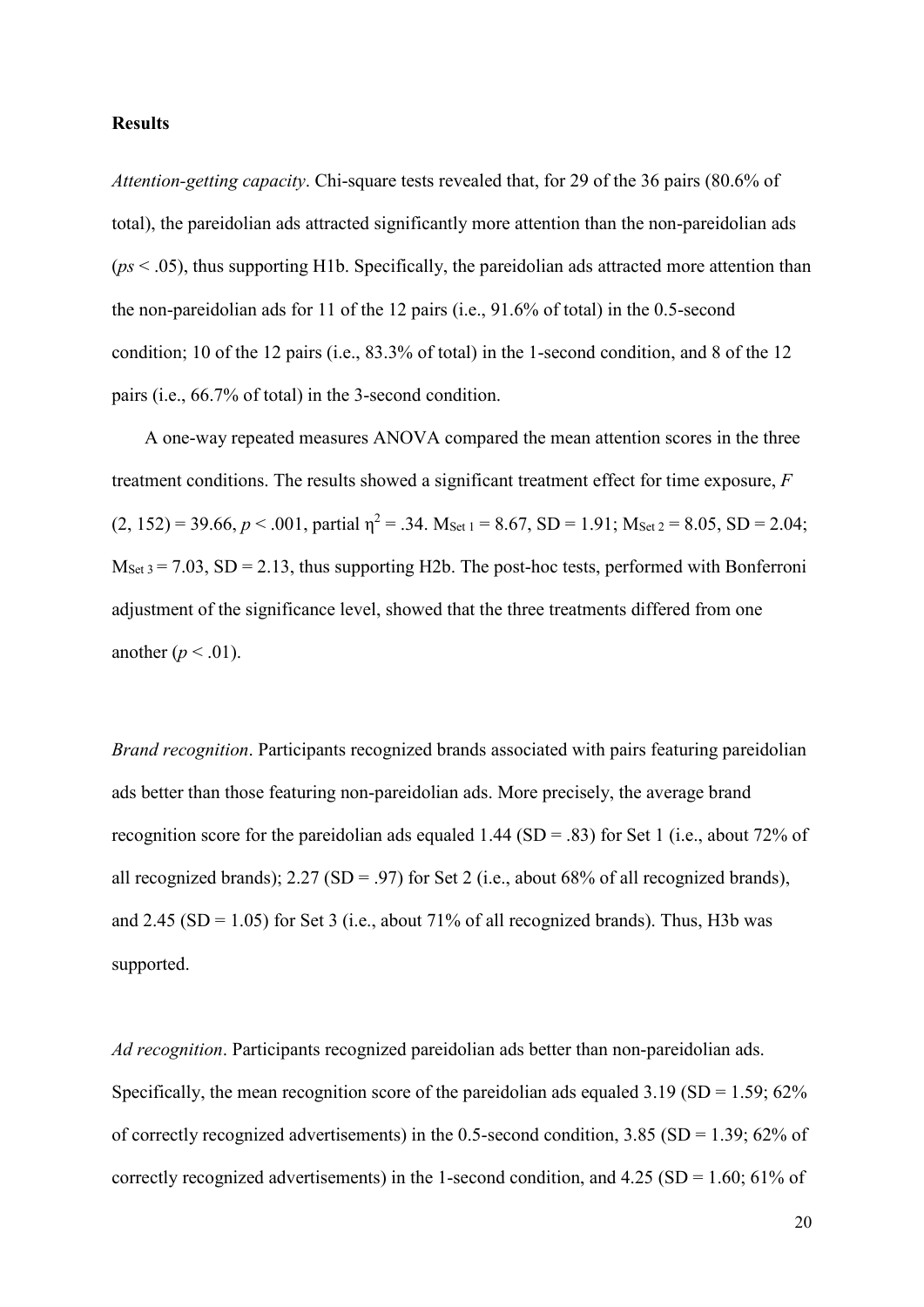correctly recognized advertisements) in the 3-second condition. Hence, the results supported H4b.

*Ad preference*. Chi-square tests revealed that, for 23 of the 36 pairs of ads (63.9% of total), participants preferred the pareidolian ads to the non-pareidolian ads (*ps* < .05), thus validating H5b. Specifically, participants preferred the pareidolian ads in 7 of the 12 pairs (58.3% of total) in the 0.5-second condition of the attention task; 9 of the 12 pairs (75% of total) in the 1-second condition, and 7 of the 12 pairs (58.3% of total) in the 3-second condition.

## **GENERAL DISCUSSION**

The results highlight that face and pareidolian ads attract greater attention than other ads. Given short exposure times, individuals instinctively seek faces in advertising because of the orienting response mechanism, which stems from the superior significance of faces, emotionally and biologically.

However, exposure time represents a caveat. For both face and pareidolian ads, participants' attention decreased as exposure time increased. This result suggests that a longer exposure mitigates the attention-grabbing effect of faces. Given more time, viewers are probably able to observe other ad features and hence evaluate the whole ad, without necessarily focusing on faces.

The results also show that both face and pareidolian ads lead to greater brand recognition than advertisements that lack facial elements. Furthermore, our research ascertained that both faces and pareidolian images drive greater ad recognition. Indeed, participants recognized face and pareidolian ads better than the alternative advertisements, regardless of the length of exposure. These results are in line with prior literature on orienting response according to which, if a task elicits orienting responses, memory for the informative aspects of a stimulus

21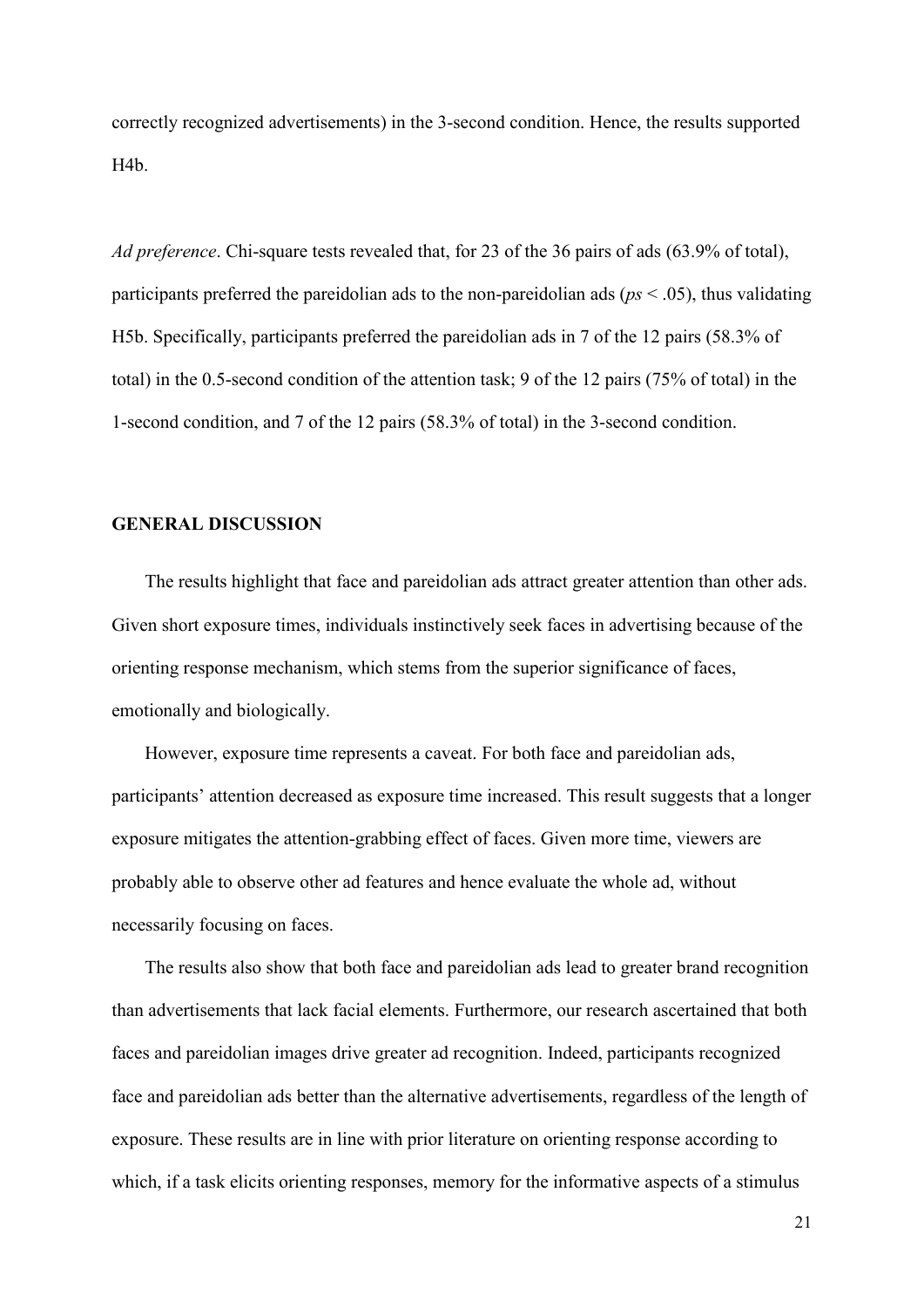is enhanced (Deffenbacher et al., 2004). Finally, the research demonstrated that consumers prefer both face and pareidolian ads to other types of ads. This result aligns with previous literature (cf. Bradley, 2008; Nielsen, Shapiro, and Mason, 2010; Simion and Shimojo, 2007) and leads us to suppose that the orienting response might have significantly affected ad preference formation.

### **IMPLICATIONS FOR ADVERTISING PRACTICE**

Consumers are commonly exposed to several ads through the same media vehicles, some of which deliver advertising messages for very short times (seconds or even fractions of seconds)—e.g., electronic billboards, internet banners, and the like (cf. Keller, 1991; Nielsen and Pernice, 2010), and this exposure dilutes the effect of advertising (cf. Kent and Allen, 1994). Thus, it is crucial for marketers to understand how to capture consumer attention.

In light of this situation, this research sought to assess the effects produced by faces and face-like images in print advertising. The obtained results show that face and pareidolian ads attract viewers' attention more easily than other advertisements. Generally categorized in about 100 ms, faces are detected at least twice as fast as many other stimuli (Palermo and Rhodes, 2007; Pegna *et al*., 2004). Our findings reflect this competitive advantage, and suggest that the orienting response to faces might have produced positive cascading effects in terms of brand recognition, ad recognition, and ad preference.

Advertisers should exploit the power of faces in their communicational campaigns. Our results may be especially useful for designing print advertisements, billboards, banners, or any other type of advertising commonly observed for a short period of time (Smit, Neijens, and Stuurman, 2006). For instance, face and pareidolian ads could be placed in airports, train stations, or other public settings where consumers witness myriad ads and thus devote very little attention to them (Huang, Koster, and Borchers, 2008). The visual saliency of faces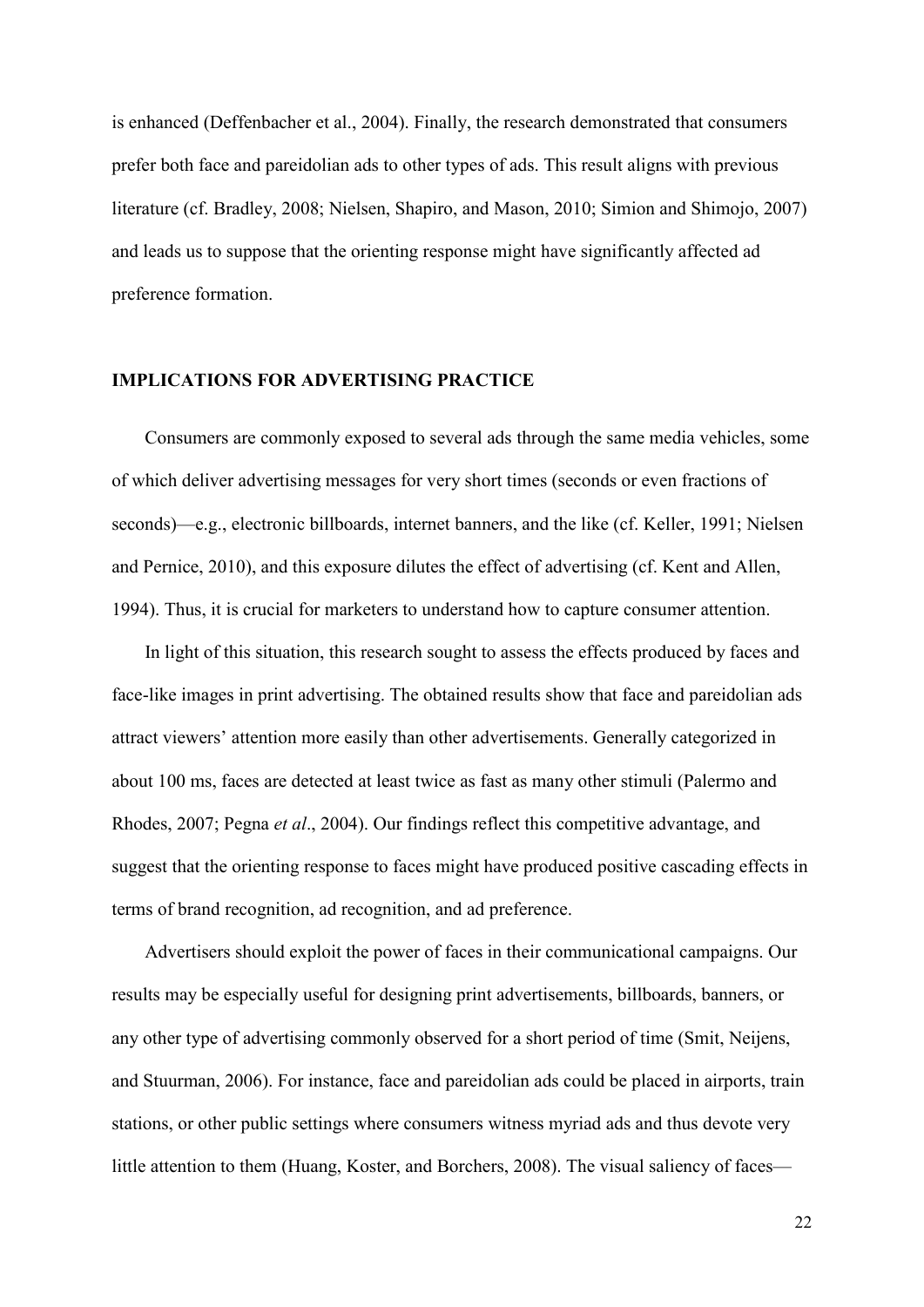that is, their ability to stand out and attract attention—might significantly increase the amount of attention that consumers pay to billboard advertising, for example. This higher attention could, in turn, positively affect consumers' ad preferences.

The use of faces could help marketers overcome consumers' tendency to overlook banners (the so-called *banner blindness phenomenon*), which is widely recognized as a major problem in advertising (Hervet *et al*., 2010). Furthermore, by incorporating faces and pareidolian images in advertising messages, marketers could increase consumers' recognition of the advertised brands and preference for the advertised messages. Some companies ranging from car manufacturers (e.g., BMW, Mercedes, etc.) to food producers (e.g., Oreo, Nespresso, etc.)—have already begun leveraging this strategy, mainly using face ads to attract viewers' attention and pareidolian ads to stimulate consumers' imagination regarding their products.

#### **LIMITATIONS AND FUTURE RESEARCH**

As regards the limitations of this research, we note, first of all, that, in a limited number of comparisons face and pareidolian ads did not work as hypothesized, which was probably due to the fact that faces and face-like elements were, in some cases, not clearly identifiable. Additionally, it is worth noting that although experimental manipulation used in Study 1B might appear unrepresentative of the earlier study treatments (which opposed face ads to product shots *sans* figures), this manipulation technique was the only one that allowed us to control for all possible differences in executional style while using real print advertisements. Second, across the studies, the considered advertisements covered a broad range of products (e.g., handbags, foods, watches, etc.); however, we did not assess whether the product category moderates the effects of face presence in advertising. Future research could

23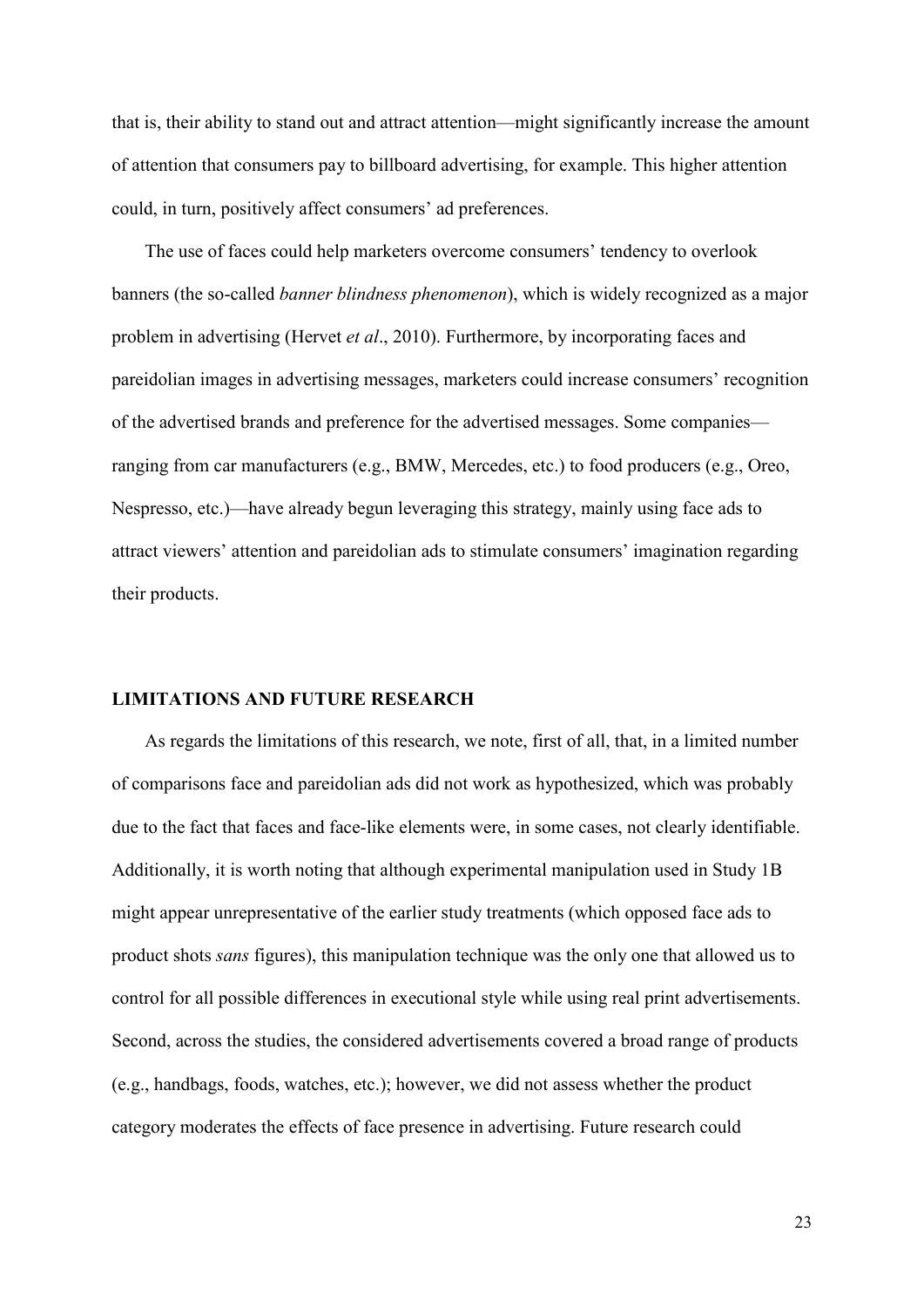investigate this possibility, looking at whether faces improve consumers' evaluations of the advertised product (e.g., in terms of perceived reliability).

Third, we tested face and pareidolian ads in comparison with non-face and nonpareidolian ads. Therefore, future research could investigate whether our results hold also when face and pareidolian ads are seen individually. Future research could also explore comparisons between face and pareidolian advertisements. If the two were equally effective, advertising strategists could reduce expenditures (e.g., royalties) by using pareidolian ads. Moreover, scholars could assess whether exposure to face and pareidolian ads unconsciously influences consumers' willingness to buy the advertised products (cf. Janiszewski, 1993), and if the length of exposure moderates this potential effect.

Furthermore, because our studies were conducted in a controlled environment, future research could also replicate our findings in real contexts (e.g., shopping malls; outdoor advertising) in order to increase our studies' ecological validity. Finally, we should note that both samples involved Western consumers. Thus, future research could determine whether our findings translate to different cultural contexts—for instance, in a country where the presence of faces (especially of female endorsers) in print advertisements may be uncommon or even prohibited.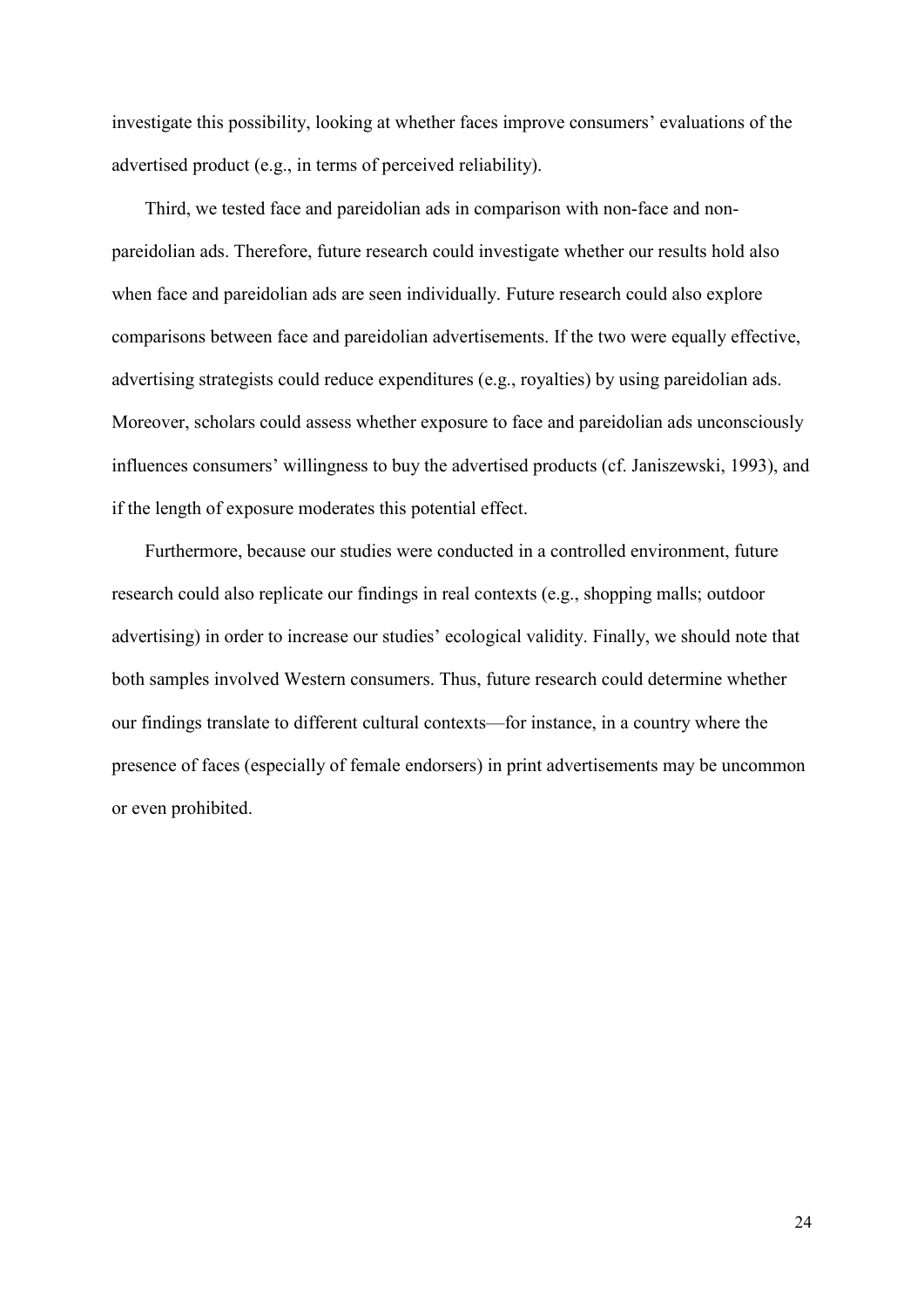## **REFERENCES**

ARIBARG, A., R. PIETERS, and M. WEDEL. "Raising the BAR: Bias Adjustment of Recognition Tests in Advertising." *Journal of Marketing Research* 47, 3 (2010): 387–400.

ARTUSO, C., P. PALLADINO, and P. RICCIARDELLI. "Social Updating: The Role of Gaze Direction in Updating and Memorizing Emotional Faces." *Social Cognition* 33, 6 (2015): 543–561.

BAKHSHI, S., D. A. SHAMMA, and E. GILBERT. "Faces Engage Us: Photos with Faces Attract more Likes and Comments on Instagram." In *Proceedings of the 2014 ACM Conference on Human Factors in Computing Systems*, pp. 965-974.

BRADLEY, M. M. "Natural Selective Attention: Orienting and Emotion." *Psychophysiology* 46, 1 (2008): 1–11. doi:10.1111/j.1469-8986.2008.00702.

CERF, M., E. P. FRADY, and C. KOCH. "Faces and Text Attract Gaze Independent of the Task: Experimental Data and Computer Model." *Journal of Vision 9* (2009): 1–15.

CERF, M., J. HAREL, W. EINHÄUSER, W., and C. KOCH. "Predicting Human Gaze Using Low-Level Saliency Combined with Face Detection." In *Advances in Neural Information Processing Systems 20*, J.C. Platt, D. Koller, Y. Singer, and S.T. Roweis, eds. pp. 241-248, 2008.

CHALUP, S. K., K. HONG, and M. J. OSTWALD. "Simulating Pareidolia of Faces for Architectural Image Analysis." *International Journal of Computer Information Systems and Industrial Management Applications* 2 (2010): 262–78.

DEFFENBACHER, K.A., B.H. BORNSTEIN, S.D. PENROD, and E.K. MCGORTY. "A Meta-Analytic Review of the Effects of High Stress on Eyewitness Memory". *Law and Human Behavior* 28, 6 (2004): 687–706.

DEKOWSKA, M., M. KUNIECKI, and P. JASKOWSKI. "Facing Facts: Neuronal Mechanisms of Face Perception." *Acta Neurobiologiae Experimentalis* 68, 2 (2008): 229–52.

DELBAERE, M., E. F. MCQUARRIE, & B.J. PHILLIPS. "Personification in Advertising." *Journal of Advertising 40* (2011): 121–130.

DESIMONE, R., and J. DUNCAN. "Neural Mechanisms of Selective Visual Attention." *Annual Review of Neuroscience* 18, 1 (1995): 193–222.

DROULERS, O., and S. ADIL. "Could Face Presence in Print Ads Influence Memorization?" *Journal of Applied Business Research* 31, 4 (2015a): 1403–1408.

DROULERS, O., and S. ADIL. "Perceived Gaze Direction Modulates Ad Memorization." *Journal of Neuroscience, Psychology, and Economics* 8, 1 (2015b): 15–26.

ELLIS, H. D., and A. W. YOUNG. "Faces in Their Social and Biological Context." In *Face and Mind*, A.W. Young, ed. pp. 67–95. Oxford University Press, New York, NJ, 1998.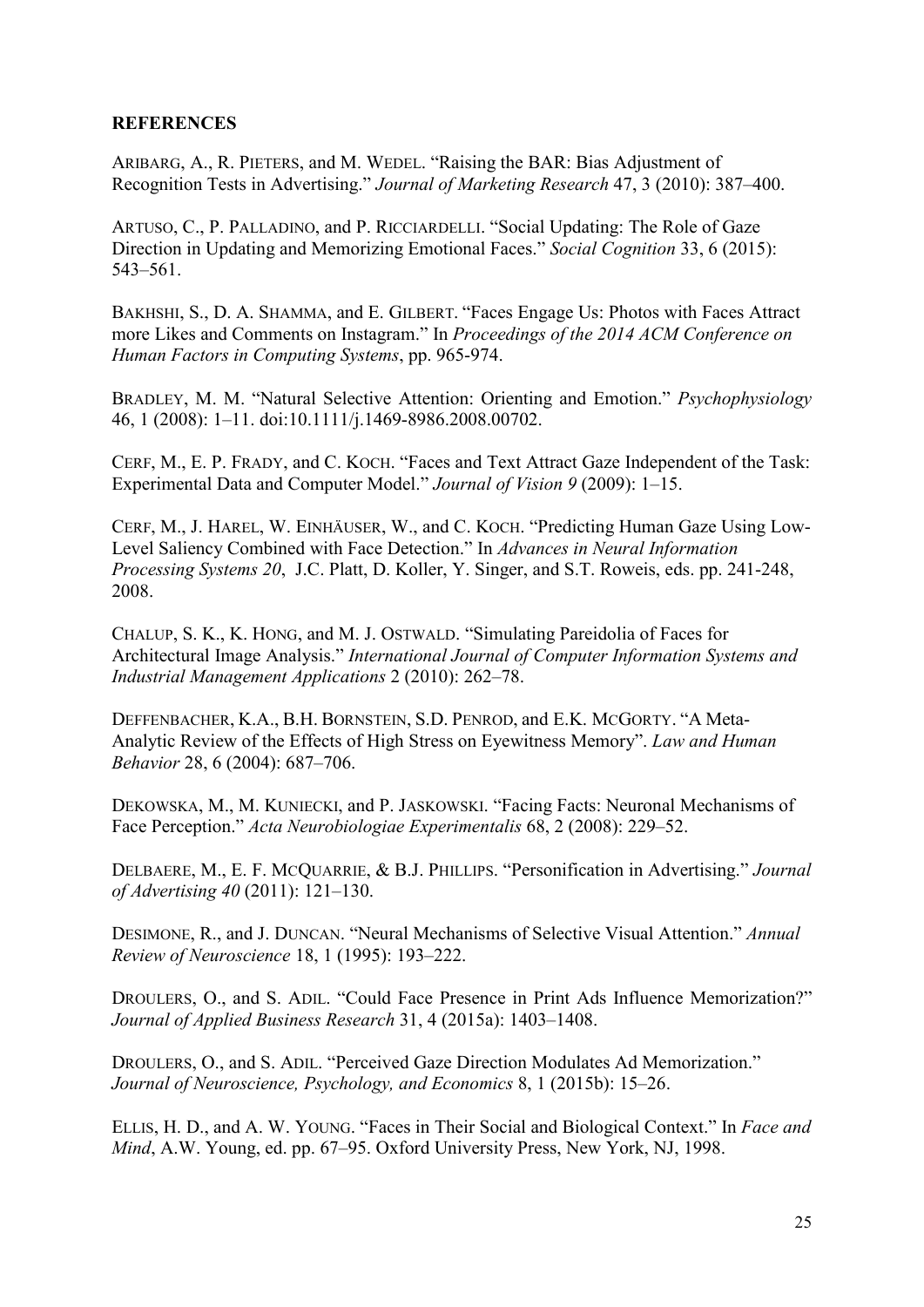EPLEY, N., A. WAYTZ, and J. T. CACIOPPO. "On Seeing Human: A Three-Factor Theory of Anthropomorphism." *Psychological Review* 114, 4 (2007): 864–86.

FRISCHEN, A., J. D. EASTWOOD, and D. SMILEK. "Visual Search for Faces with Emotional Expressions." *Psychological Bulletin* 134, 5 (2008): 662–76.

GOSSELIN, F., and P. G. SCHYNS. "Superstitious Perceptions Reveal Properties of Internal Representations." *Psychological Science* 14, 5 (2003): 505–509.

GRAHAM, F. K., and S. A. HACKLEY. "Passive and Active Attention to Input." In *Handbook of Cognitive Psychophysiology*, J.R. Jennings, and M.G.H.Coles, eds. pp. 251–356. Chichester: Wiley, 1991.

GREENWALD, A. G., and C. LEAVITT, C. "Audience Involvement in Advertising: Four Levels." *Journal of Consumer Research* 11, 1 (1984): 581–92.

GUIDO, G. *The Salience of Marketing Stimuli*. Kluwer Academic Publishers, 2001.

GUIDO, G., and PELUSO, A. M. "Brand Anthropomorphism: Conceptualization, Measurement, and Impact on Brand Personality and Loyalty". *Journal of Brand Management* 22, 1 (2015): 1–19.

HART, P., and M. B. ROYNE. "Being Human: How Anthropomorphic Presentations Can Enhance Advertising Effectiveness". *Journal of Current Issues & Research in Advertising*, (2017): in press.

HERSHLER, O., and S. HOCHSTEIN. "At First Sight: A High-Level Pop Out Effect for Faces." *Vision Research* 45, 13 (2005): 1707–1724.

HERVET, G., K. GUÉRARD, S. TREMBLAY, S., and M. S. CHTOUROU. "Is Banner Blindness Genuine? Eye Tracking Internet Text Advertising." *Applied Cognitive Psychology* 25, 5 (2011): 708-16.

HILL, D. *About Face: The Secrets of Emotionally Effective Advertising*. Kogan Page Publishers, 2010.

HONG, K., S. K. CHALUP, R. KING, and M. J. OSTWALD. "Scene Perception Using Pareidolia of Faces and Expressions of Emotion." In *Computational Intelligence for Creativity and Affective Computing* (CICAC), 2013 IEEE Symposium (pp. 79–86). IEEE, 2013.

HONEY, C., H. KIRCHNER, and R. VANRULLEN (2008). "Faces in the Cloud: Fourier Power Spectrum Biases Ultrarapid Face Detection." *Journal of Vision* 8, 12 (2008): 1–13.

HUANG, E. M., A. KOSTER, and J. BORCHERS. "Overcoming assumptions and uncovering practices: When does the public really look at public displays?." In *Pervasive Computing*, J. Indulska *et al.*, eds., pp. 228-243, Springer Berlin Heidelberg, 2008.

HUR, J. D., M. KOO, and W. HOFMANN. "When Temptations Come Alive: How Anthropomorphism Undermines Self-Control." *Journal of Consumer Research* 42, 2 (2015): 340–58.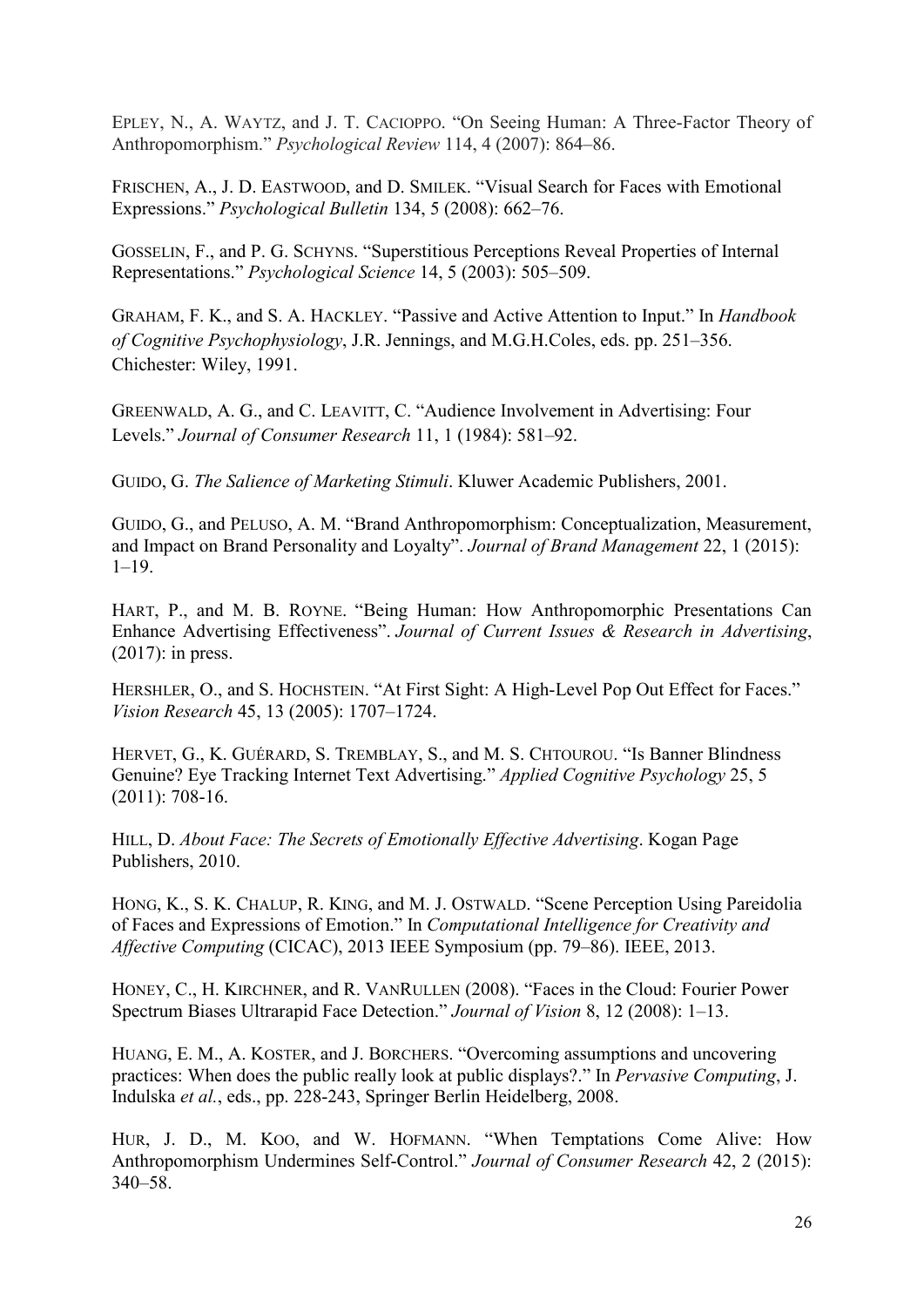HUTTON, S. B., and S. NOLTE. "The Effect of Gaze Cues on Attention to Print Advertisements." *Applied Cognitive Psychology* 25, 6 (2011): 887–892.

ILICIC, J., A. KULCZYNSKI, and S. BAXTER. "How a Smile Can Make a Difference: Enhancing the Persuasive Appeal of Celebrity Endorsers." *Journal of Advertising Research* (2016). doi: 10.2501/JAR-2016-003.

IPSOS (2016, Oct.). "Diamonds are no longer forever". Retrieved April 2017 from: http://www.ipsos-na.com/dl/pdf/knowledgeideas/advertising/IpsosConnect\_POV\_DiamondsAreNoLongerForever.pdf

JANISZEWSKI, C. "Preattentive Mere Exposure Effects." *Journal of Consumer Research* 20, 3 (1993): 376–92.

JOHNSON, S. (2014, Sept). "New research shed light on daily ad exposures." Retrieved March 2015 from SJ Insights: http://sjinsights.net/2014/09/29/new-research-sheds-light-on-daily-adexposures.

KATO, M., and R. MUGITANI. "Pareidolia in Infants". *PloS one*, 10, 2 (2015). doi: 10.1371/journal.pone.0118539.

KEAVENEY, S.M., A. HERRMANN, R. BEFURT, J. R. LANDWEHR. "The Eyes Have it: How a Car's Face Influences Consumer Categorization and Evaluation of Product Line Extensions." *Psychology & Marketing* 29, 1 (2012): 36–51.

KELLER, K. L. "Memory and Evaluation Effects in Competitive Advertising Environments." *Journal of Consumer Research* 17, 4 (1991): 463–76.

KELLER, K. L. "Conceptualizing, Measuring, and Managing Customer-Based Brand Equity." *Journal of Marketing* 57, 1 (1993): 1–22.

KENT, R. J., and C. T. ALLEN. "Competitive Interference Effects in Consumer Memory for Advertising: The Role of Brand Familiarity." *The Journal of Marketing* 58, 3 (1994): 97–105.

LANG, A. "The Limited Capacity Model of Mediated Message Processing." *Journal of Communication* 50, 1 (2000): 46–70.

LANG, P. J., M. M., BRADLEY, and B.N. CUTHBERT. "Motivated attention: affect, activation, and action." In *Attention and Orienting: Sensory and Motivational Processes* J. Lang, R. F. Simons, and M. T. Balaban, eds. pp. 97–135. Hillsdale, NJ: Lawrence Erlbaum Associates, 1997.

LINDSTRÖM, A., H. BERG, J. NORDFÄLT, A. L. ROGGEVEEN, and D. GREWAL. "Does the Presence of a Mannequin Head Change Shopping Behavior?" *Journal of Business Research* 69, 2 (2016): 517–24.

LIU, J., J. LI, L. FENG, L. LI, J. TIAN, and K. LEE. "Seeing Jesus in Toast: Neural and Behavioral Correlates of Face Pareidolia." *Cortex* 53 (2014): 60–77.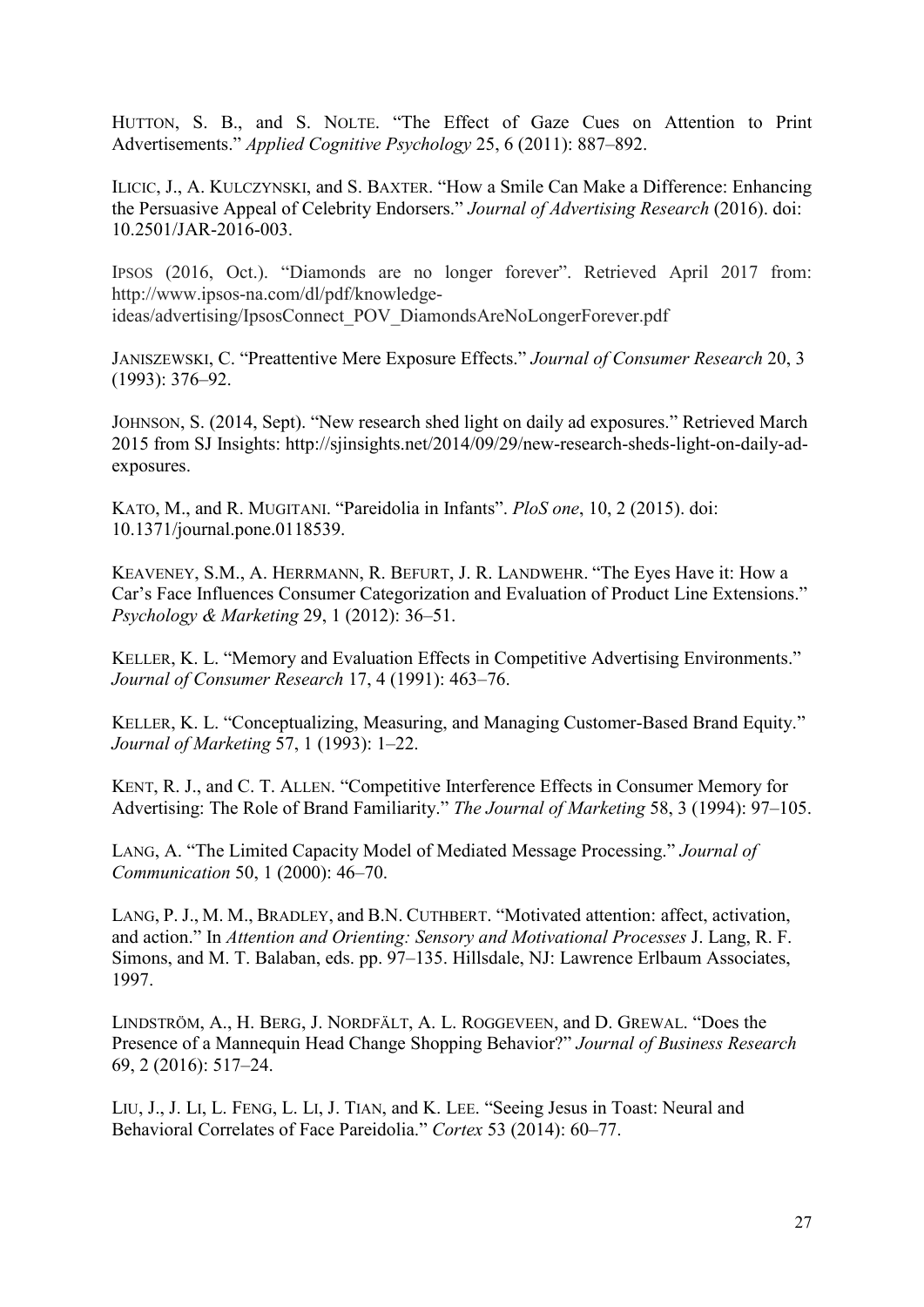LOMBARDOT, É. "Nudity in Advertising: What Influence on Attention-Getting and Brand Recall?" *Recherche et Applications en Marketing* 22, 4 (2007): 23–41.

MACKAY-BRANDT, A. "Orienting Response." In *Encyclopedia of Clinical Neuropsychology* (pp. 1830-1831). Springer New York, 2011.

MARTINEZ-CONDE, S., and S. L. MACKNIK. "A Faithful Resemblance." *Scientific American Mind* 23, 4 (2012): 19–21.

MILLWARD BROWN (2009). "Should My Advertising Stimulate an Emotional Response?" Millward Brown: Knowledge Point. Retrieved April 10, 2017, from http://www.wpp.com/~/media/sharedwpp/readingroom/marketing/millward\_brown\_emotiona l\_response.pdf.

MILLWARD BROWN (2017, February 22). "When creativity pays." Retrieved April 10, 2017, from http://www.millwardbrown.com/global-navigation/blogs/post/mbblog/2017/02/22/when-creativity-pays.

NEUMANN, R., and F. STRACK. "Mood Contagion: The Automatic Transfer of Mood between Persons." *Journal of Personality and Social Psychology* 79, 2 (2000): 211–23.

NIELSEN (2014, May). "Advertising and audiences: State of the media.". Retrieved September 2015 from: http://www.nielsen.com/content/dam/nielsenglobal/jp/docs/report/2014/Nielsen\_Advertising\_ and\_%20Audiences%20Report-FINAL.pdf.

NIELSEN, J. H., S. A. SHAPIRO, and C. H. MASON. "Emotionally and Semantic Onsets: Exploring Orienting Attention Responses in Advertising". *Journal of Marketing Research* 47, 6 (2010): 1138–1150.

NIELSEN, J., and K. PERNICE. *Eyetracking Web Usability*. New Riders, 2010.

NIEUWENHUIS, S., E.J. DE GEUS, and G. ASTON-JONES. "The Anatomical and Functional Relationship between the P3 and Autonomic Components of the Orienting Response." *Psychophysiology* 48, 2 (2011): 162–175.

ÖHMAN, A. "Automaticity and the Amygdala: Nonconscious Responses to Emotional Faces." *Current Directions in Psychological Science* 11 (2002): 62–66.

ÖHMAN, A., A. HAMM, A., and K. HUGDAHL. "Cognition and the Autonomic Nervous System: Orienting, Anticipation, and Conditioning." In *Handbook of Psychophysiology* (2nd ed), J. T. Cacioppo, L.G. Tassinary, and G. G. Bernston, eds. pp. 533–575. Cambridge: Cambridge University Press, 2000.

OHYAMA, J., and K. WATANABE. "Exogenous Temporal Cues Enhance Recognition Memory in an Object-Based Manner." *Attention, Perception, & Psychophysics* 72, 8 (2010): 2157– 2167.

PALERMO, R., and G. RHODES. "Are You Always on My Mind? A Review of how Face Perception and Attention Interact." *Neuropsychologia* 45, 1 (2007): 75–92.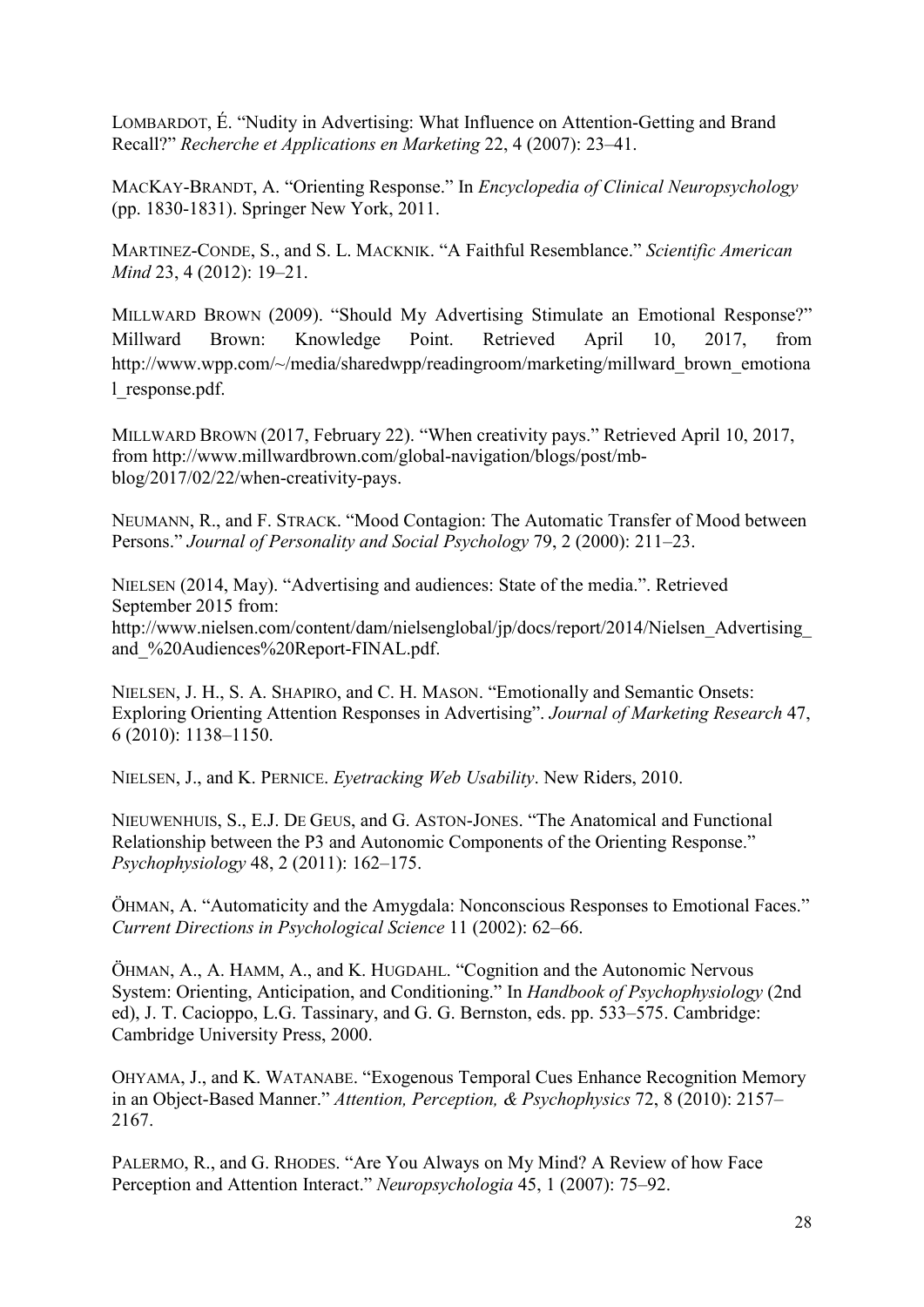PEGNA, A. J., A. KHATEB, C. M. MICHEL, and T. LANDIS. "Visual Recognition of Faces, Objects, and Words Using Degraded Stimuli: Where and When It Occurs." *Human Brain Mapping* 22, 4 (2004): 300–11.

RAKOVER, S. S., and B. CAHLON. *Face Recognition: Cognitive and Computational Processes. Advances in Consciousness Research* (Vol. 31). Amsterdam: John Benjamins Publishing, 2001.

RICHLER, J. J., and I. GAUTHIER. "A Meta-Analysis and Review of Holistic Face Processing." *Psychological Bulletin* 140, 5 (2014): 1281–1302.

RIETH, C.A., K. LEE, J. LUI, J. TIAN, and D. E. HUBER. "Faces in the Mist: Illusory Face and Letter Detection." *i-Perception* 2, 5 (2011), 458–76. doi:10.1068/i0421

RO, T., C. RUSSELL, and N. LAVIE. "Changing Faces: A Detection Advantage in the Flicker Paradigm." *Psychological Science* 12, 1 (2001): 94–99.

ROSSION, B. "The Composite Face Illusion: A Whole Window into Our Understanding of Holistic Face Perception." *Visual Cognition* 21, 2 (2013): 139–253.

SAMBETH, A., J. H. MAES, R. QUIAN QUIROGA, C. M. VAN RIJN, and A. M. COENEN. "Enhanced Re-Habituation of the Orienting Response of the Human Event-Related Potential." *Neuroscience Letters* 356, 2 (2004): 103–106.

SAJJACHOLAPUNT, P., and L. J. BALL. "The Influence of Banner Advertisements on Attention and Memory: Human Faces with Averted Gaze can Enhance Advertising Effectiveness." *Frontiers in Psychology* 5, 166 (2014): 1–16.

SEVERN, J., G. E. BELCH, and M. A. Belch. "The Effects of Sexual and Non-Sexual Advertising Appeals and Information Level on Cognitive Processing and Communication Effectiveness". *Journal of Advertising* 19, 1 (1990). doi: 10.1080/02650487.2016.1162344.

SCHOMAKER, J., and B. C. WITTMANN. "Memory Performance for Everyday Motivational and Neutral Objects is Dissociable from Attention." *Frontiers in Behavioral Neuroscience*, 11 (2017). doi: 10.3389/fnbeh.2017.00121.

SHELLEY, C. "Biomorphism and Models in Design." *Philosophy and Cognitive Science II* 20 (2015): 209–21.

SIMION, C., and S. SHIMOJO. "Interrupting the Cascade: Orienting Contributes to Decision Making even in the Absence of Visual Stimulation." *Perception & Psychophysics* 69, 4 (2007): 591–95.

SMALL, D. A., and N. M. VERROCHI. "The Face of Need: Facial Emotion Expression on Charity Advertisements." *Journal of Marketing Research* 46, 6 (2009): 777–87.

SMIT, E., P. NEIJENS, and M. STUURMAN. "It's All about Catching the Reader's Attention." In *International Advertising and Communication: Current Insights and Empirical Findings*, S. Diehl, and R.Terlutter, eds. pp. 43–68, DUV, 2006.